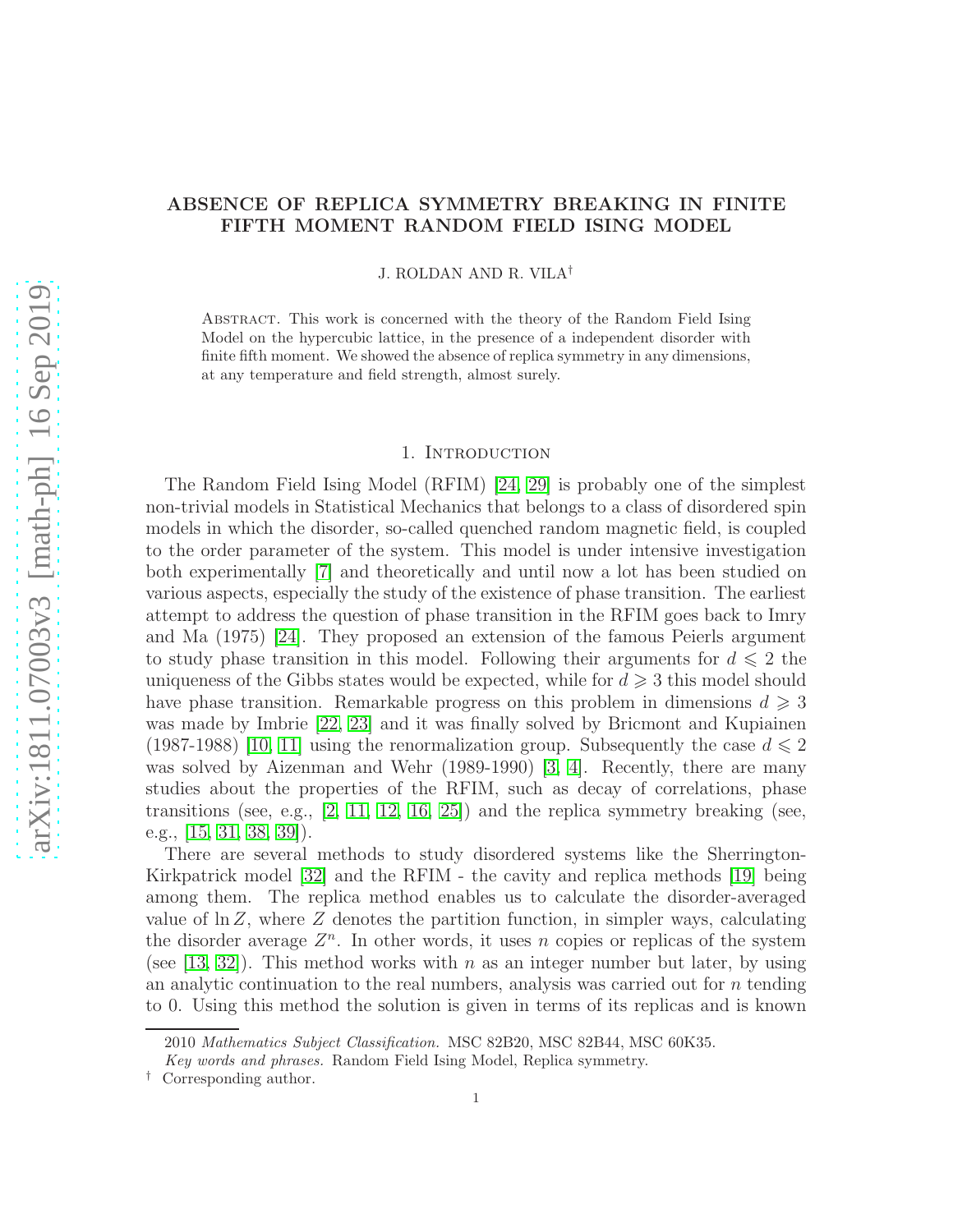as the replica-symmetric solution. The direct use of the replica method can result in non-physical conclusions. To avoid that, the replica symmetry breaking scheme (see [\[30,](#page-18-5) [36\]](#page-18-6)) is used. In order to use this scheme we first need to know if the model has this property. Taking this into consideration, it is common for disorder systems like spin glasses to analyze the replica symmetry breaking scheme. There are also many contributions from theoretical physics viewpoint to the study of the RFIM, see for example [\[31\]](#page-18-1). Chatterjee [\[15\]](#page-17-9), using the definition of Parisi [\[38\]](#page-18-2), showed that this model does not have the replica symmetry breaking. Later, this same property was proven for the transverse and longitudinal RFIM in [\[25\]](#page-17-8).

Among the main contributions of this paper is the introduction of a class of independent disorders with finite 5-th moment where similar results of [\[15\]](#page-17-9) can be recovered by a generalized Gaussian integration by parts and Guirlanda-Guerra identities (see  $\begin{bmatrix} 1, 21 \end{bmatrix}$  for a literature review). In other words, we show that the absence of replica symmetry breaking is still valid for the model proposed in this paper. Most of the works in the RFIM assumes Gaussianity of the disorders (see  $[2, 12, 15, 16]$  $[2, 12, 15, 16]$  $[2, 12, 15, 16]$  $[2, 12, 15, 16]$ . In  $[16]$ , at the end of its introduction, the author warns about the difficulty to adapt Gaussian methods and results for models in the presence of disorders with distribution that is not necessarily Gaussian. On the other hand, we emphasize that, combining the results of this paper with the main theorem of Panchenko (2011) [\[35\]](#page-18-7) we implicitly established the Parisi ultrametricity property (see [\[35,](#page-18-7) [37\]](#page-18-8)) in our RFIM.

It is known that the presence of disorder in condensed matter systems give rises to new phases and phase transitions possibly related with the multiplicity of metastable states. A system is said to be in a spin glass phase if and only if the ferromagnetic susceptibility is finite, while the spin glass susceptibility is infinite. A long-standing debate on the presence or absence of (elusive) spin glass phase in several systems, such as the RFIM and the Ginzburg-Landau model (or the so-called  $\phi^4$ -theory), has been the subject of research for many years. In [\[28\]](#page-17-13) and [\[27\]](#page-17-14), the authors stated that the RFIM and the Ginzburg-Landau model, respectively, with non-negative interactions and arbitrary disorder on an arbitrary lattice does not have a spin glass phase. That is, they argued that on both ferromagnetic systems the spin glass susceptibility is always upper-bounded by the ferromagnetic susceptibility, consequently excluding the possibility of a spin glass phase. In 2015, Chatterjee [\[15\]](#page-17-9) gave a rigorous mathematical proof supporting part of the findings claimed in [\[28\]](#page-17-13), in the random (Gaussian) field Ising model on the hypercubic lattice. Here, we extended the Chatterjee's results to a large class of not necessarily Gaussian random fields, thus giving a further partial support in favor of the absence of a spin glass phase.

This paper is organized as follows. In Section [2,](#page-2-0) we begin by presenting the RFIM and setting up some basic definitions. Furthermore, in this section an extension of the main result of [\[15\]](#page-17-9) in a more general setting is stated. In Section [3,](#page-4-0) an outline of the proof of this extension is given and in Section [4](#page-6-0) the proof itself is presented,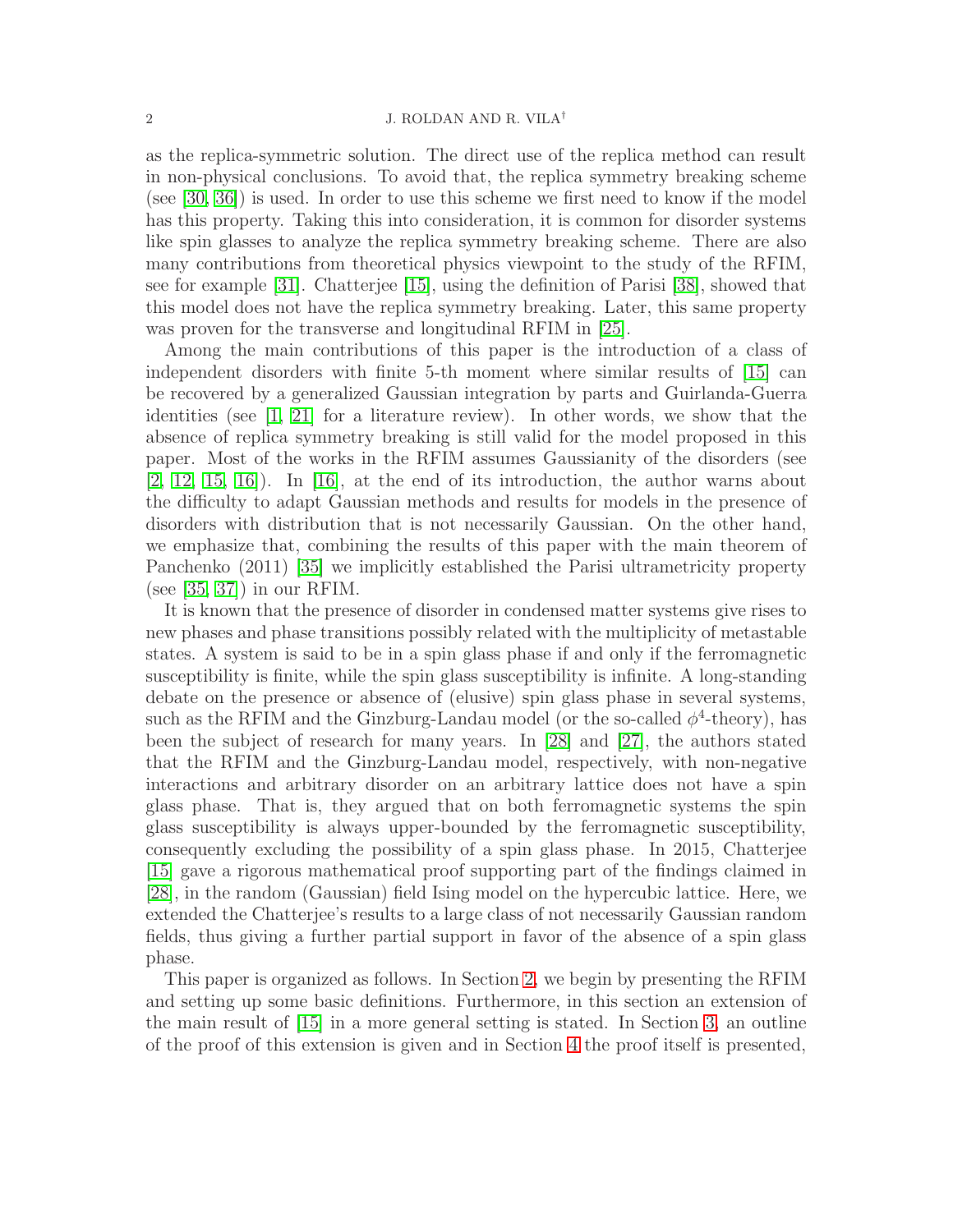<span id="page-2-0"></span>in details (see Theorem [1\)](#page-4-1). We end this paper with the proof of our main tool in Appendix (see Proposition [4.14\)](#page-15-0).

### 2. The model

Given  $n \geq 1$ , let  $V_n = \mathbb{Z}^d \cap [1, n]^d$ ,  $d \geq 1$ , be a finite subset of vertices of d-dimensional hypercubic lattice with cardinality denoted by  $|V_n|$ . The (random) Gibbs measure of the RFIM on the set of spin configurations  $\{-1,1\}^{V_n}$  is given by

<span id="page-2-3"></span>(1) 
$$
G_n(\{\sigma\}) = \frac{1}{Z_n} \exp\left(-H_n(\sigma)\right),
$$

where  $H_n$  is a Hamiltonian on  $\{-1,1\}^{V_n}$  given by

<span id="page-2-4"></span>(2) 
$$
-H_n(\sigma) := \beta \sum_{\langle xy \rangle} \sigma_x \sigma_y + h \sum_x g_x \sigma_x.
$$

Here,  $\langle xy \rangle$  below the first sum means that we are summing over x, y that are neighbors,  $\beta$  and h are positive parameters, called inverse temperature and field strength, respectively. The partition function  $Z_n = Z_n(\beta, h)$  enters the definition of  $G_n$  as a normalizing factor and the  $g_x$ 's are independent random variables (that collectively are called the disorder) of form

<span id="page-2-2"></span>(3) 
$$
g_x := h_x \zeta_x, \ \forall x \in \mathbb{Z}^d, \qquad \sup_{x \in \mathbb{Z}^d} |h_x| \leq 1,
$$

where  $(\zeta_x)$  is an arbitrary disorder with the following properties: the  $\zeta_x$ 's are independent identically distributed (i.i.d.) real-valued random variables with zero-mean and unit-variance such that  $\zeta_x^5$  is integrable. Furthermore, the sequence  $(h_x)$  is a non-zero non-invariant magnetic external field such that

<span id="page-2-1"></span>(4) 
$$
\sum_{x \in V_n} |h_x| = o(|V_n|), \text{ as } n \to \infty.
$$

One can take, for example,  $h_x = h^* ||x||^{-\alpha}$ , for  $x \neq 0$  and  $h_0 = h^*$ , with  $\alpha > 0$ ,  $h^*$  ∈ (0, 1) fixed, where  $||x - y||$  denotes the distance between x and y on the hypercubic lattice. Indeed, if  $\alpha > d$ ,  $(h_x)$  is summable then [\(4\)](#page-2-1) follows trivially; also when  $\alpha \leq d$ , the external field is not summable and in this case the condition [\(4\)](#page-2-1) is obtained by counting over the sizes of  $||x||$ , i.e. doing  $||x|| = r$ , with  $r = 1, 2, 3, \dots$ , and next by using the Stolz-Cesaro Theorem. The study of the classical nearest neighbor ferromagnetic Ising model in the presence of positive power-law decay external fields with power  $\alpha$  appeared recently in several works, see, e.g., [\[8,](#page-17-15) [9,](#page-17-16) [18\]](#page-17-17).

**Remark 2.1.** In the reference [\[5\]](#page-16-4), Example 3, the authors considered the RFIM where the field strength h is a small perturbation (some sort of mean field model). In our setting the field strength remains unchanged with respect to the volume.

**Remark 2.2.** Taking  $h_x = \pm 1$  and  $\zeta_x \sim N(0, 1)$  for all x, in [\(3\)](#page-2-2), the condition [\(4\)](#page-2-1) is not satisfied, but this one is not required by the Gaussian integration by parts. Then, in this paper we recovered the results of [\[15\]](#page-17-9) for the RFIM in a general environment.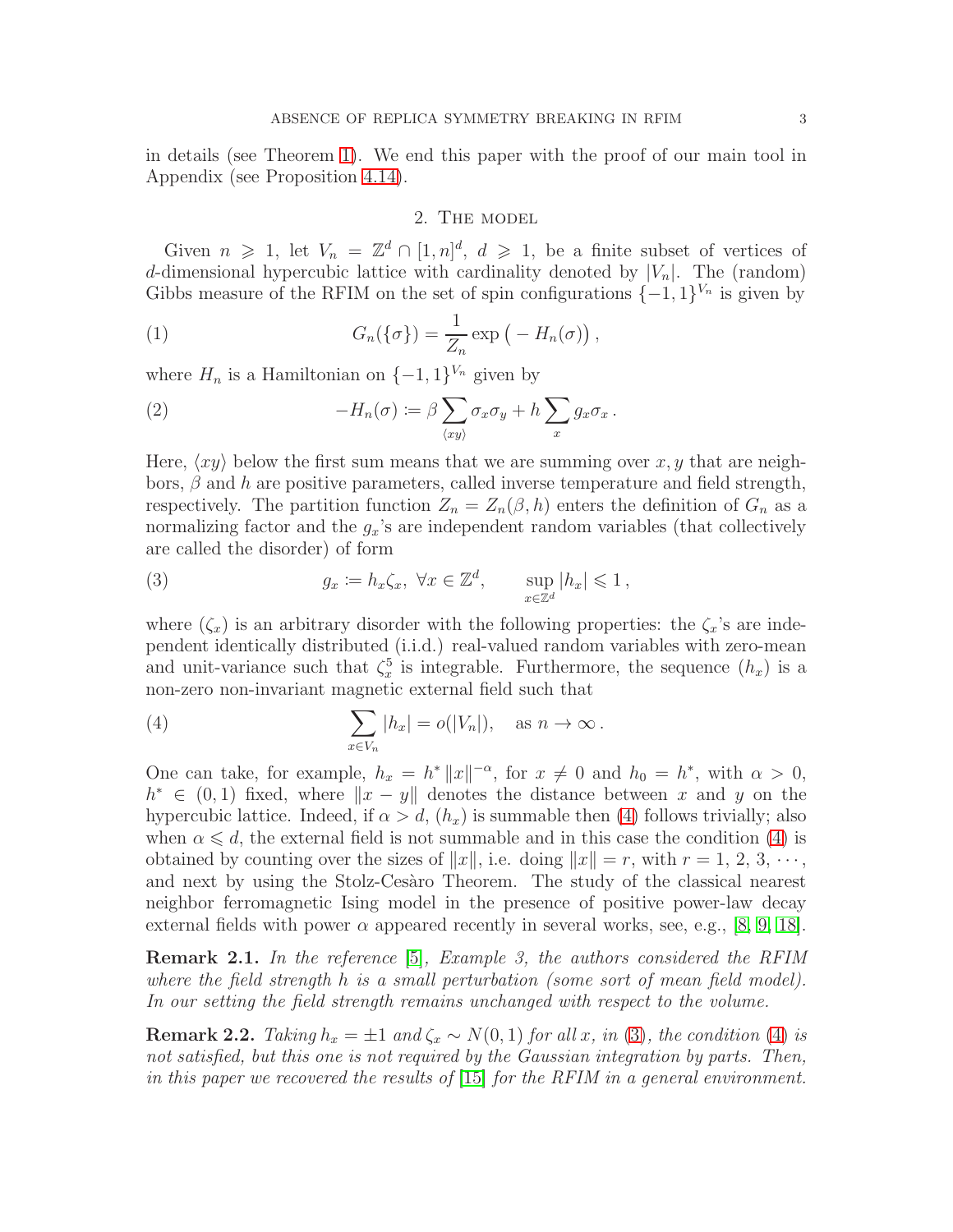Remark 2.3. The ideal would be to consider the condition: there exist constants  $c_1, d_1 > 0$  such that

<span id="page-3-0"></span>(5) 
$$
c_1 \leqslant \liminf_{n \to \infty} \frac{1}{|V_n|} \sum_{x \in V_n} |h_x| \quad and \quad \limsup_{n \to \infty} \frac{1}{|V_n|} \sum_{x \in V_n} |h_x| \leqslant d_1,
$$

instead the condition [\(4\)](#page-2-1). Since the techniques used in this paper include a generalized Gaussian integration by parts, we emphasize that unfortunately we can not weaken [\(4\)](#page-2-1) by condition [\(5\)](#page-3-0). Note also that the magnetics fields  $(h_x)$  considered here satisfy the inequality of the right side of [\(5\)](#page-3-0) with  $d_1 = 1$ , but not the condition of the left side.

2.1. Some definitions. For a function  $f: (\{-1,1\}^{V_n})^m \to \mathbb{R}, m \geq 1$ , we define

(6) 
$$
\langle f \rangle := \int f(\sigma^1, \dots, \sigma^m) dG_n(\sigma^1) \cdots dG_n(\sigma^m)
$$

$$
= \frac{1}{Z_n^m} \sum_{\sigma^1, \dots, \sigma^m} f(\sigma^1, \dots, \sigma^m) \exp \sum_{s=1}^m \left( \beta \sum_{\langle xy \rangle} \sigma_x^s \sigma_y^s + h \sum_x g_x \sigma_x^s \right).
$$

<span id="page-3-3"></span>Let  $\langle \cdot \rangle_{q=u}$  be the Gibbs expectation defined by setting  $g_x$  in  $\langle \cdot \rangle$  to be  $u_x$ , for each  $x \in V_n$ . The randomness of the  $g_x$ 's will be represented by the non-Gaussian measure  $\gamma$  on  $\mathbb{R}^{n^d}$ . Following the notation of Talagrand [\[39\]](#page-18-3), we write

$$
\nu(f) := \mathbb{E}\langle f \rangle = \int \langle f \rangle_{g=u} d\gamma(u),
$$

averaging over disorder realizations.

If  $\sigma^1, \sigma^2, \ldots$  are i.i.d. configurations under Gibbs measure [\(1\)](#page-2-3), known as replicas, the *generalized overlap* (with reference to [\[14\]](#page-17-18)) between two replicas  $\sigma^l$ ,  $\sigma^s$  is defined as

<span id="page-3-1"></span>(7) 
$$
R_{l,s} = R_{l,s}(\sigma^l, \sigma^s) := \frac{1}{|V_n|} \sum_{x \in V_n} (\mathbb{E}g_x^2)^{1-\delta_{l,s}} \sigma_x^l \sigma_x^s, \quad \forall l, s,
$$

where  $\delta$  is the Kronecker delta function and  $\mathbb{E}(g_xg_y) = \delta_{x,y}h_xh_y$ . Without loss of generality we are assuming that the deterministic constant  $R_{l,l}$  is equal to 1 for all  $\sigma^l$ . Note that  $|R_{l,s}| \leq 1$  (by Schwartz' inequality) and that the infinite random array  $R = (R_{l,s})_{l,s \geq 1}$  is symmetric, non-negative definite, weakly exchangeable (that is,  $(R_{l,s})_{1\leq l,s\leq m}$  and  $(R_{\rho(l),\rho(s)})_{1\leq l,s\leq m}$  have the same distribution, for any permutation  $\rho: \{1, \ldots, m\} \to \{1, \ldots, m\}$  and for any  $m \geq 1$ ). The array R is said to satisfy the Ghirlanda-Guerra identities (see [\[1,](#page-16-3) [21\]](#page-17-12)) if for any  $m \geq 2$  and any bounded measurable function  $f = f((R_{l,s})_{1 \leq l,s \leq m}),$ 

<span id="page-3-2"></span>(8) 
$$
\nu(fR_{1,m+1}) - \frac{1}{m}\nu(f)\nu(R_{1,2}) - \frac{1}{m}\sum_{s=2}^{m}\nu(fR_{1,s}) \to 0,
$$

at almost all  $(\beta, h)$ .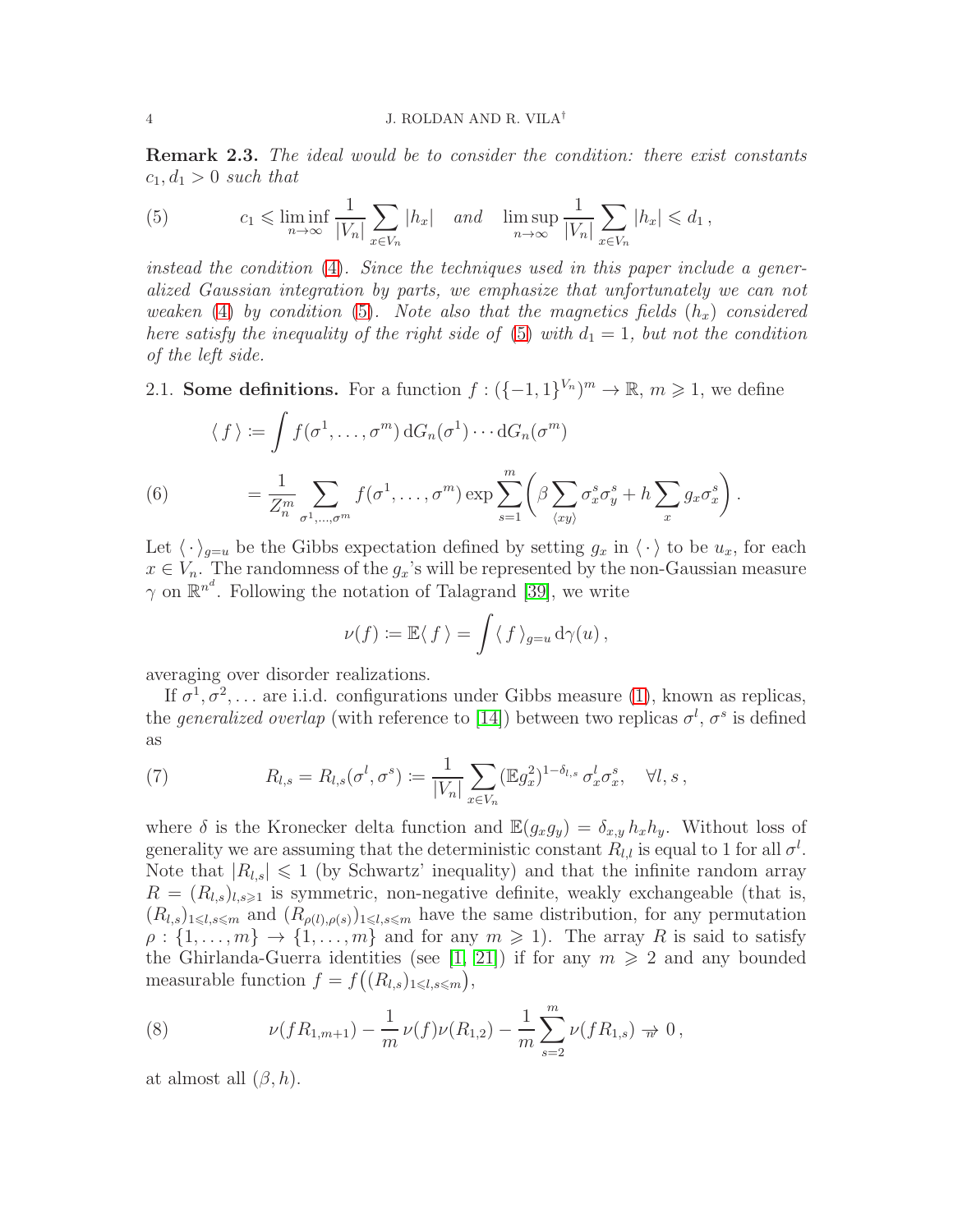For each  $(\beta, h) \in (0, \infty)^2$ , let

<span id="page-4-3"></span>(9) 
$$
F_n = F_n(\beta, h) := \log Z_n, \ \psi_n = \psi_n(\beta, h) := \frac{F_n}{|V_n|}, \ p_n = p_n(\beta, h) := \mathbb{E}\psi_n,
$$

where  $\psi_n$  is proportional to the free energy and  $p_n$  is the value expected of  $\psi_n$ . It is well-known that in the thermodynamic limit,  $p = p(\beta, h) := \lim_{n \to \infty} p_n$  is well defined (see Lemma 2.1 in [\[15\]](#page-17-9)), p is a convex function of h for every fixed  $\beta$  and the same is true for  $F_n$ ,  $\psi_n$  and  $p_n$  (see Lemma 2.2 in [\[15\]](#page-17-9)). Then, it is natural to introduce the set

<span id="page-4-4"></span>(10) 
$$
\mathcal{A} \coloneqq \left\{ (\beta, h) \in (0, \infty)^2 : \frac{\partial p}{\partial h^+}(\beta, h) \neq \frac{\partial p}{\partial h^+}(\beta, h) \right\}.
$$

It is known that, the set  $A$  has zero Lebesgue measure and moreover this set is countable (see Lemma 2.3 in [\[15\]](#page-17-9)).

2.2. The main result. The system is said to exhibit replica symmetry breaking (as stated in [\[38\]](#page-18-2)) if the limiting distribution of the random variable  $R_{1,2}$ , when  $n \to \infty$ , denoted by  $p(q)$  for each q, has more than one point in its support. In the present paper, the next main theorem shows that this does not happen for the RFIM. That is, we will show that for any  $(\beta, h) \notin \mathcal{A}$  there exists a constant  $q_{\beta,h} \in [-1, 1]$  such that  $p(q)$  is a point distribution concentrated on  $q_{\beta,h}$ . A sufficient condition to prove this is to verify convergence in quadratic mean,

<span id="page-4-2"></span>(11) 
$$
\nu((R_{1,2}-q_{\beta,h})^2) \; \to \; 0.
$$

<span id="page-4-1"></span>**Theorem 1** (Lack of Replica Symmetry Breaking in the RFIM). For any  $(\beta, h) \notin \mathcal{A}$ the infinite volume limit:  $\lim_{n\to\infty} \nu(R_{1,2})$ , exists, and the variance of the overlap  $R_{1,2}$ vanishes

$$
\nu((R_{1,2}-\nu(R_{1,2}))^2) \Rightarrow 0.
$$

That is, the overlap  $R_{1,2}$  is self-averaging in the RFIM defined by [\(1\)](#page-2-3). Furthermore, there exists a constant  $q_{\beta,h} \in [-1,1]$  such that [\(11\)](#page-4-2) is satisfied.

<span id="page-4-0"></span>The rest of this paper is devoted to the proof of Theorem [1.](#page-4-1)

# 3. Outline of the proof

The key results that structure the content of the main theorem of this paper are the following:

- (I) The FKG property of the RFIM: if f and g are two monotone increasing functions on the configuration space  $\{-1,1\}^{V_n}$ , then  $\langle fg \rangle \geq \langle f \rangle \langle g \rangle$ . The proof follows by verifying the FKG lattice condition [\[20\]](#page-17-19) for any realization of the disorder.
- (II) A generalized Gaussian integration by parts: if  $f = f((R_{l,s})_{1 \leq l,s \leq m}) : \mathbb{R}^{m(m-1)/2}$  $\rightarrow$  [−1, 1] is a bounded measurable function of the overlaps that not change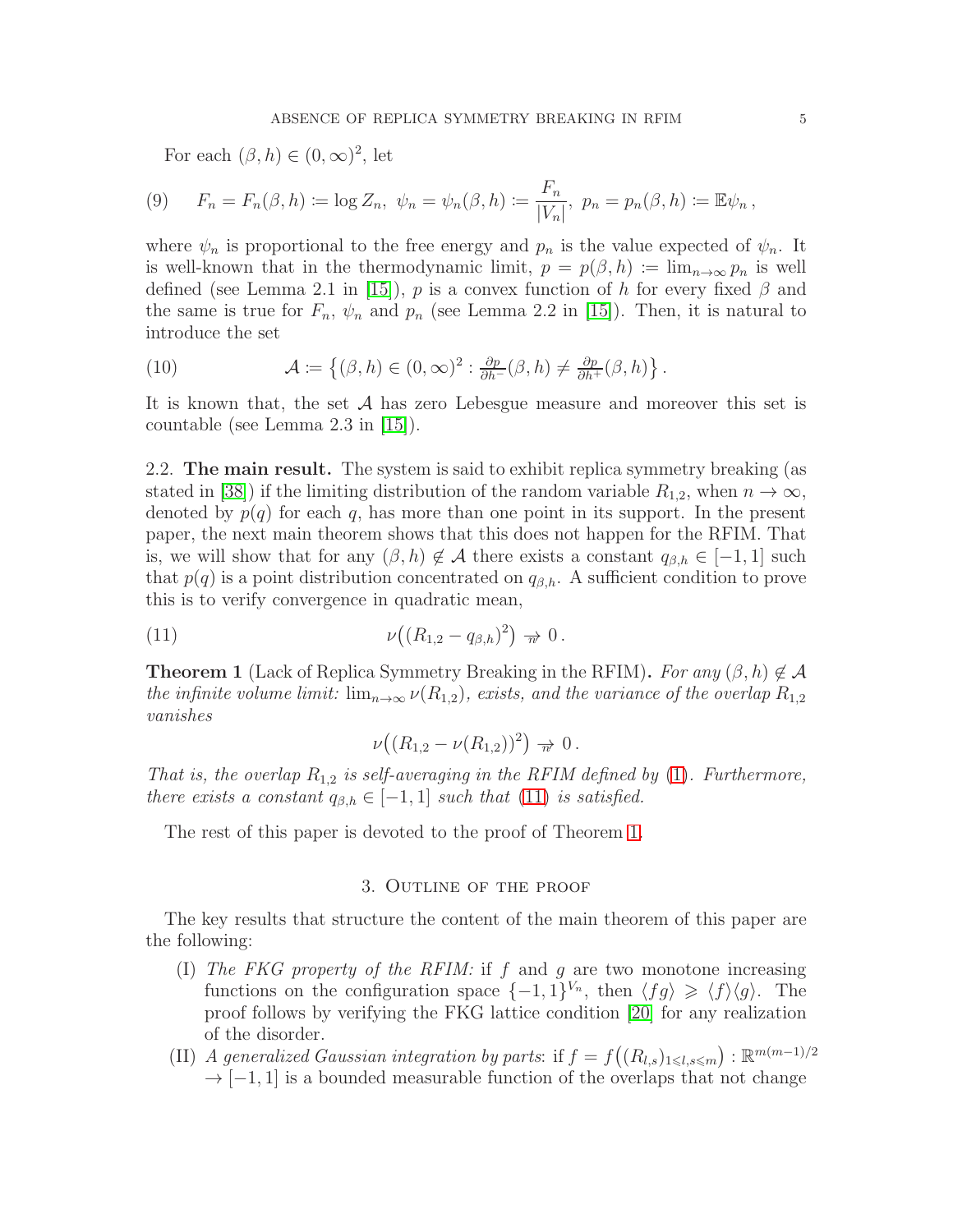with n, using Taylor's Theorem (see Propositions  $4.13$  and  $4.14$  in Appendix) and the condition [\(4\)](#page-2-1), we show that

<span id="page-5-2"></span>(12) 
$$
\sum_x \mathbb{E} g_x \langle \sigma_x^1 f \rangle - \sum_x \mathbb{E} g_x^2 \mathbb{E} \frac{\partial \langle \sigma_x^1 f \rangle}{\partial g_x} = o(|V_n|),
$$

<span id="page-5-0"></span>(13) 
$$
\sum_{x,y} \mathbb{E} g_x g_y (F_n - \mathbb{E} F_n) - \sum_{x,y} \mathbb{E} g_x^2 \mathbb{E} g_y^2 \mathbb{E} \frac{\partial^2 F_n}{\partial g_x \partial g_y} = o(|V_n|^2),
$$

<span id="page-5-1"></span>(14) 
$$
\sum_{x,y} \mathbb{E} g_x g_y \langle \sigma_x; \sigma_y \rangle - \sum_{x,y} \mathbb{E} g_x^2 \mathbb{E} g_y^2 \mathbb{E} \frac{\partial^2 \langle \sigma_x; \sigma_y \rangle}{\partial g_x \partial g_y} = o(|V_n|^2),
$$

in the limit  $n \to \infty$ , where  $F_n$  is as in [\(9\)](#page-4-3) and  $\langle \sigma_x, \sigma_y \rangle := \langle \sigma_x \sigma_y \rangle - \langle \sigma_x \rangle \langle \sigma_y \rangle$ denotes the truncated two-point correlation for the Gibbs measure in finite volume defined by [\(1\)](#page-2-3).

- (III)  $\mathbb{E}(\langle R_{1,2}^2 \rangle \langle R_{1,2} \rangle^2) = o(1)$  and  $\nu((m(\sigma) \langle m(\sigma) \rangle)^2) = o(1)$ , as  $n \to \infty$  (see Lemma [4.5\)](#page-9-0), where  $R_{1,2}$  is as in [\(7\)](#page-3-1) and  $m(\sigma) := \sum_{x \in \mathcal{F}} \sigma_x / |V_n|$  defines the magnetization: the proof o this item follows by using FKG inequality (Item (I)) and the generalized Gaussian integration by parts [\(13\)](#page-5-0).
- $(V) \nu(|\Delta_n \nu(\Delta_n)|) = o(1)$ , as  $n \to \infty$ ,  $\forall (\beta, h) \in \mathcal{A}^c$  (see Lemma [4.9\)](#page-11-0), where  $\Delta_n = \sum_{x \in V_n} g_x \sigma_x / |V_n|$ : following the same steps as Lemma 2.7 in [\[15\]](#page-17-9), we obtain that  $\forall (\beta, h) \in \mathcal{A}^c$ ,  $\nu(\Delta_n) \nrightarrow \frac{\partial p}{\partial h}(\beta, h)$  and  $\mathbb{E}|\langle \Delta_n \rangle - \nu(\Delta_n)| \nrightarrow 0$ . Combining these two limits with [\(14\)](#page-5-1) the proof of this item follows.
- (V) The Ghirlanda-Guerra identities (see Lemma [4.12\)](#page-13-0): for any bounded measurable function  $f : \mathbb{R}^{m(m-1)/2} \to [-1,1]$ , using [\(12\)](#page-5-2), we show that

<span id="page-5-3"></span>(15) 
$$
\nu(\Delta_n(\sigma^1)f) - h \nu\left(\left(\sum_{s=1}^m R_{1,s} - mR_{1,m+1}\right)f\right) = O(|V_n|).
$$

Equivalently, the difference  $\nu(\Delta_n(\sigma^1)f) - \nu(\Delta_n)\nu(f)$  approximates

$$
h \nu \bigg( \bigg( \nu(R_{1,2}) + \sum_{s=2}^{m} R_{1,s} - m R_{1,m+1} \bigg) f \bigg) ,
$$

as  $n \to \infty$ . We emphasize that the last expression is exactly equal to zero under the Gaussian disorder by the Gaussian integration by parts. Combining the last approximation with the limit  $\mathbb{E}|\langle\Delta_n\rangle - \nu(\Delta_n)| \to 0$  given in (IV), we conclude that the Ghirlanda-Guerra identities [\(8\)](#page-3-2) are satisfied.

Finally, using properties of symmetry of overlaps  $R_{l,s}$ , Items (V) and (III), it follows that the variance of  $R_{1,2}$ , with respect to  $\nu$ , converges to zero as  $n \to \infty$ . Then it is enough to proof that the limit of  $\nu(R_{1,2})$ , as  $n \to \infty$ , exists. Indeed, taking  $f = m = 1$  in [\(15\)](#page-5-3) and using the limit  $\nu(\Delta_n) \to \frac{\partial p}{\partial h}(\beta, h)$  given in (IV), we obtain that  $\nu(\Delta_n) = h(1 - \nu(R_{1,2})) + o(|V_n|) \Rightarrow \frac{\partial p}{\partial h}(\beta, h)$  and the proof of theorem follows by taking  $q_{\beta,h} \coloneqq 1 - \frac{1}{h}$ h  $\frac{\partial p}{\partial h}(\beta, h).$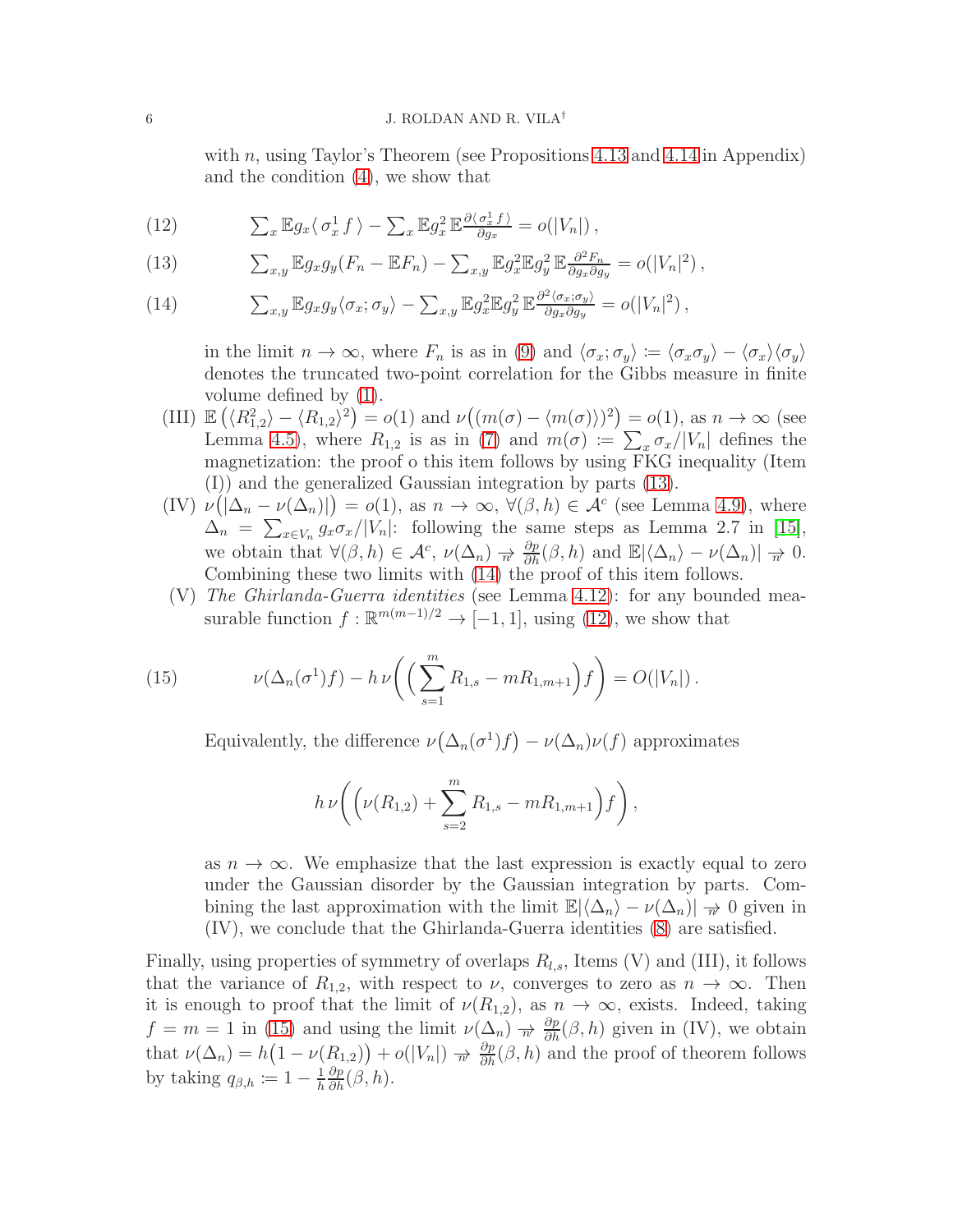# 4. Proof

<span id="page-6-0"></span>Before presenting the proof of the main theorem of this paper, we state and prove some preliminaries results (propositions and lemmas).

The proof of the next result was inspired in the arguments of the proof of Lemma 2.5 in the preprint [\[26\]](#page-17-20).

<span id="page-6-3"></span>**Lemma 4.1.** There are a function  $\theta : \mathbb{N} \to \mathbb{R}$  and a constant  $C > 0$  such that

$$
Var(F_n) \leqslant (Ch|V_n| + \theta(n))h.
$$

*Proof.* For all  $s \in [0, 1]$  we consider a new random field  $G = (G_x)$  given by

$$
G_x = G_{x,s} \coloneqq \sqrt{s} g_x + \sqrt{1-s} g_x^*, \quad \forall x \in V_n,
$$

where  $g = (g_x)$  and  $g^* = (g_x^*)$  consist of independent random variables. We define also a generating function

$$
\gamma_n(s) \coloneqq \mathbb{E}[\mathbb{E}^* F_n(G)]^2, \quad \text{with } F_n(G) = \log Z_n(G),
$$

where  $\mathbb{E}$  e  $\mathbb{E}^*$  denote expectation over g and  $g^*$ , respectively.

A straightforward computation shows that

<span id="page-6-1"></span>(16) 
$$
\frac{d\gamma_n}{ds}(s) = \sum_x \mathbb{E} \left[ \frac{g_x}{\sqrt{s}} \mathbb{E}^* F_n(G) \mathbb{E}^* \frac{\partial F_n(G)}{\partial G_x} - \mathbb{E}^* F_n(G) \mathbb{E}^* \frac{g_x^*}{\sqrt{1-s}} \frac{\partial F_n(G)}{\partial G_x} \right].
$$

Let  $f(G)|_{g_x=u}$  be the function defined by setting  $g_x$  in  $f(G)$  to be u for all Borel mensurable function  $f$  depending of the disorder  $G$ , and

$$
F_x(u) := \mathbb{E}^* F_n(G) \mathbb{E}^* \frac{\partial F_n(G)}{\partial G_x} \Big|_{g_x = u} \quad \text{and} \quad F_x^*(v) := \frac{\partial F_n(G)}{\partial G_x} \Big|_{g_x^* = v},
$$

for each  $u, v \in \mathbb{R}$ . Furthermore, let  $\langle \cdot \rangle_{G}$  be the Gibbs expectation  $\langle \cdot \rangle$  defined by setting the disorder G instead of one g, and  $f_x(u) \coloneqq \mathbb{E} F_x(u)$  and  $f_x^*(v) \coloneqq \mathbb{E} F_x^*(v)$ . Since

<span id="page-6-2"></span>(17) 
$$
\frac{\partial F_n(G)}{\partial G_x} = h \langle \sigma_x \rangle_G, \quad \frac{\partial^2 F_n(G)}{\partial G_x^2} = h^2 \left( \langle \sigma_x^2 \rangle_G - \langle \sigma_x \rangle_G^2 \right),
$$

$$
\frac{\partial^3 F_n(G)}{\partial G_x^3} = -2h^3 \langle \sigma_x \rangle_G \left( \langle \sigma_x^2 \rangle_G - \langle \sigma_x \rangle_G^2 \right),
$$

$$
\frac{\partial^4 F_n(G)}{\partial G_x^4} = 4h^4 \left( \langle \sigma_x \rangle_G^2 - \frac{1}{2} \right) \left( \langle \sigma_x^2 \rangle_G - \langle \sigma_x \rangle_G^2 \right),
$$

the real-valued functions  $f_x(u)$  and  $f_x^*(v)$  have bounded continuous third-order derivatives. Then, by Proposition [4.13](#page-14-0) in Appendix,

$$
\mathbb{E}\left[\frac{g_x}{\sqrt{s}}\mathbb{E}^*F_n(G)\mathbb{E}^*\frac{\partial F_n(G)}{\partial G_x}\right] = h_x^2 \mathbb{E}\left[\frac{1}{\sqrt{s}}\frac{\partial}{\partial g_x}\mathbb{E}^*F_n(G)\mathbb{E}^*\frac{\partial F_n(G)}{\partial G_x}\right] + \frac{1}{\sqrt{s}}\gamma_{g_x}^2(f_x);
$$
  

$$
\mathbb{E}^*\frac{g_x^*}{\sqrt{1-s}}\frac{\partial F_n(G)}{\partial G_x} = h_x^2 \mathbb{E}^*\frac{\partial}{\partial g_x^*}\frac{\partial F_n(G)}{\partial G_x} + \frac{1}{\sqrt{1-s}}\gamma_{g_x}^2(f_x^*),
$$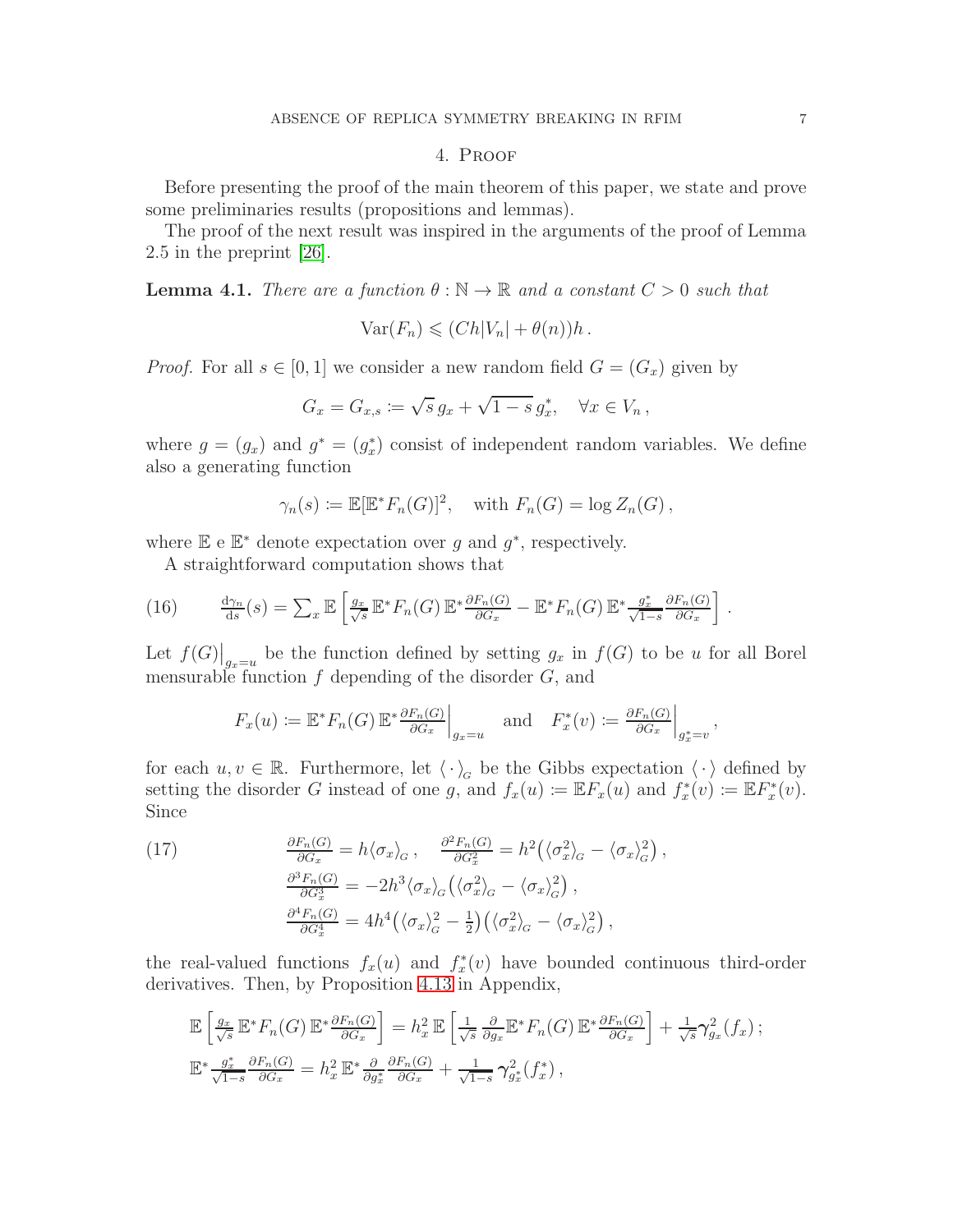where  $\gamma_{g_x}^2(f_x) \coloneqq \mathbb{E}(g_x \int_0^{g_x} (g_x - u) \frac{d^2 f_x}{du^2}(u) du) - h_x^2 \mathbb{E}(\int_0^{g_x} (g_x - u) \frac{d^3 f_x}{du^3}(u) du)$ . Substituting the last two identities in  $(16)$ , we have

$$
\frac{d\gamma_n}{ds}(s) = \sum_x h_x^2 \mathbb{E}\left[\frac{1}{\sqrt{s}} \frac{\partial}{\partial g_x} \mathbb{E}^* F_n(G) \mathbb{E}^* \frac{\partial F_n(G)}{\partial G_x} - \frac{1}{\sqrt{1-s}} \mathbb{E}^* F_n(G) \mathbb{E}^* \frac{\partial}{\partial g_x^*} \frac{\partial F_n(G)}{\partial G_x}\right]
$$

<span id="page-7-0"></span>(18)  $+h\theta(n,s)$ ,

where  $\theta(n,s) \coloneqq \sum_x \left[\frac{1}{\sqrt{s}}\right]$  $\frac{1}{s}\gamma_{g_x}^2(f_x) - \frac{1}{\sqrt{1-s}}\gamma_{g_x^*}^2(f_x^*)$ .

On other hand, using that  $\frac{\partial F_n(G)}{\partial g_x} = \sqrt{s} \frac{\partial F_n(G)}{\partial G_x}$  $\frac{F_n(G)}{\partial G_x}$  and  $\frac{\partial F_n(G)}{\partial g_x^*} = \sqrt{1-s} \frac{\partial F_n(G)}{\partial G_x}$  $\frac{r_n(G)}{\partial G_x}$ , it follows that

$$
\frac{1}{\sqrt{s}} \frac{\partial}{\partial g_x} \mathbb{E}^* F_n(G) \mathbb{E}^* \frac{\partial F_n(G)}{\partial G_x} - \mathbb{E}^* F_n(G) \mathbb{E}^* \frac{1}{\sqrt{1-s}} \frac{\partial}{\partial g_x^*} \frac{\partial F_n(G)}{\partial G_x} = \left( \mathbb{E}^* \frac{\partial F_n(G)}{\partial G_x} \right)^2.
$$

Then, for each  $s \in (0,1)$ , [\(18\)](#page-7-0) can be rewritten as

(19) 
$$
\frac{d\gamma_n}{ds}(s) = \sum_x h_x^2 \mathbb{E}\left(\mathbb{E}^*\frac{\partial F_n(G)}{\partial G_x}\right)^2 + h\theta(n,s).
$$

Jensen's inequality, the Item [\(17\)](#page-6-2) and the inequality  $h_x^2 \leq 1$  for all x give

$$
\frac{\mathrm{d}\gamma_n}{\mathrm{d}s}(s) \leqslant C_2 h^2 |V_n| + h\theta(n, s) .
$$

Integrating the above inequality from 0 to 1 and using the relation  $Var(F_n)$  =  $\gamma_n(1) - \gamma_n(0) = \int_0^1$  $\mathrm{d}\gamma_n$  $\frac{d\gamma_n}{ds}(s) ds,$ 

$$
\text{Var}(F_n) \leqslant C_2 h^2 |V_n| + h \int_0^1 \theta(n, s) \, \mathrm{d} s \, .
$$

Finally, taking  $\theta(n) \coloneqq \int_0^1 \theta(n, s) \, ds$  the proof follows.

The proof of the next proposition makes essential use of Lemma [4.1.](#page-6-3)

<span id="page-7-2"></span>**Proposition 4.2.** For any n and any  $(\beta, h) \in (0, \infty)^2$ , there exists an application  $\ell: V_n \times V_n \to \mathbb{R}$  such that

$$
\sum_{x,y\in V_n} \left( h_x h_y \mathbb{E} \frac{\partial^2 F_n}{\partial g_x \partial g_y} + \ell(x,y) \right)^2 - \sum_{x\in V_n} \left( h_x^2 + \ell(x,x) \right)^2 \leqslant 2(Ch|V_n| + \theta(n))h,
$$

with C and  $\theta(\cdot)$  the same constant and function as in Lemma [4.1](#page-6-3), respectively.

*Proof.* Let  $F := F_n - \mathbb{E} F_n$ . Let W denote the set of all unordered pairs  $\{x, y\}$ , where  $x, y \in V_n$  and  $x \neq y$ . For each  $e = \{x, y\} \in W$ , let  $s_e := \zeta_x \zeta_y$ ,  $c_e := \mathbb{E} s_e F$ and  $S := \sum_{e \in W} c_e s_e$ , where  $\zeta_x$  is as in [\(3\)](#page-2-2). Since  $\zeta_x$  has zero-mean and unitvariance for all x, for any  $e \neq e'$  in W,  $\mathbb{E} s_e s_{e'} = 0$ , and for any  $e$ ,  $\mathbb{E} s_e^2 = 1$ . Thus,  $\mathbb{E}S^2 = \sum_e c_e^2 = \sum_e \mathbb{E}c_e s_e F = \mathbb{E}SF$ . Consequently,  $\mathbb{E}F^2 = \mathbb{E}(F - S)^2 + \mathbb{E}S^2$ . Then, by Lemma [4.1,](#page-6-3)

<span id="page-7-1"></span>(20) 
$$
\sum_{e \in W} c_e^2 = \mathbb{E}S^2 \leqslant \mathbb{E}F^2 = \text{Var}(F_n) \leqslant (Ch|V_n| + \theta(n))h.
$$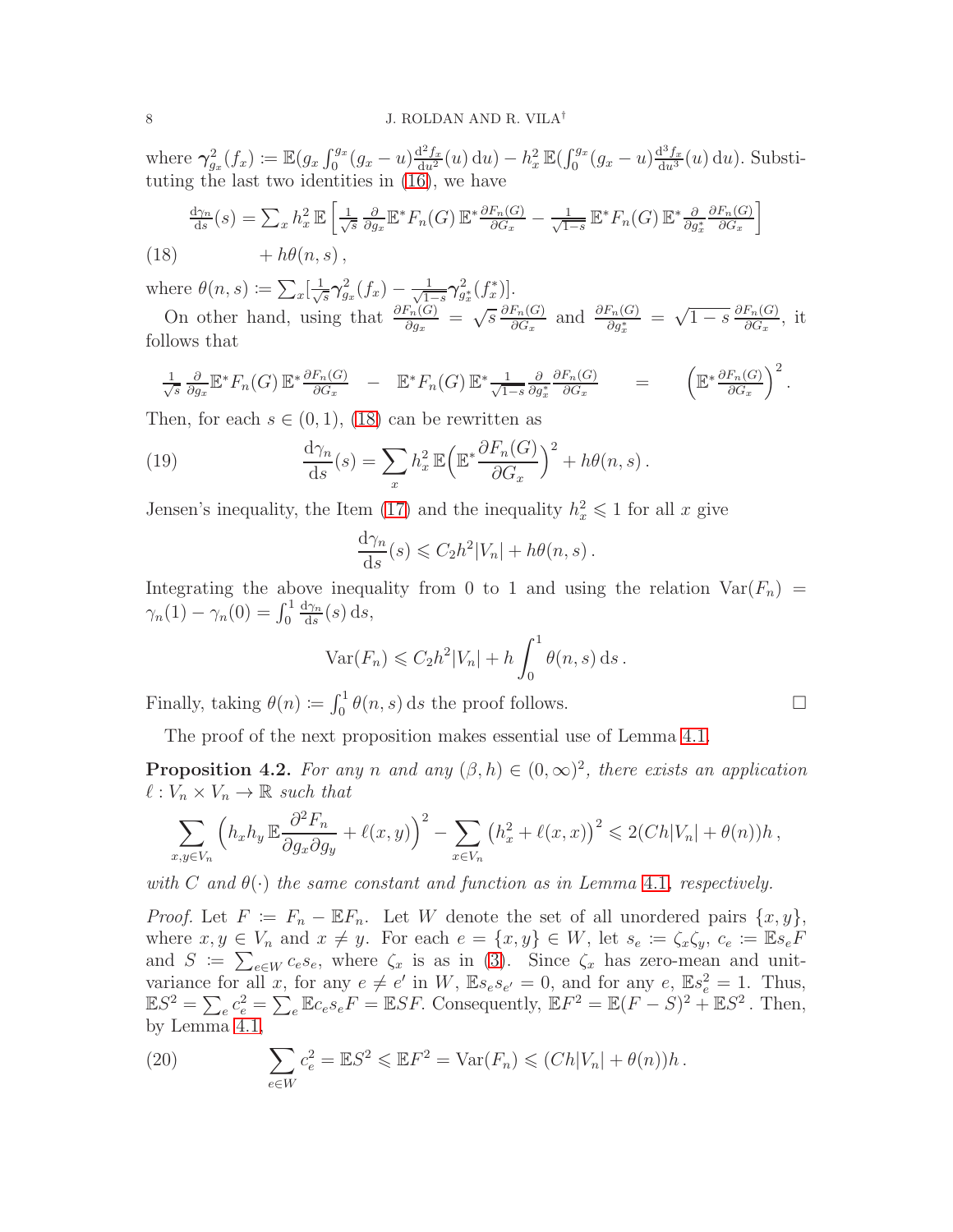Let  $F_{x,y}(u, v)$  be the function defined by setting  $g_x$  and  $g_y$  in F to be u and v respectively, for any  $e = \{x, y\}$ . Applying a generalized Gaussian integration by parts (see Proposition [4.14](#page-15-0) in Appendix), with  $f_{x,y}(u, v) \coloneqq \mathbb{E} F_{x,y}(u, v)$ , we have

<span id="page-8-0"></span>(21) 
$$
h_x h_y c_e = \mathbb{E} g_x g_y F = h_x^2 h_y^2 \mathbb{E} \frac{\partial^2 f_{x,y}}{\partial g_x \partial g_y} + \gamma_{g_x, g_y}^2 (f_{x,y}),
$$

where

<span id="page-8-3"></span>(22) 
$$
\gamma_{g_x,g_y}^2(f_{x,y})
$$
  
\n
$$
:= \mathbb{E}\Big(g_x g_y \int_0^{g_x} \int_0^{g_y} (g_x - u) \frac{\partial^3 f_{x,y}}{\partial u^2 \partial v} du dv\Big)
$$
  
\n
$$
- h_x^2 h_y^2 \mathbb{E}\Big(\int_0^{g_x} \int_0^{g_y} (g_x - u) \frac{\partial^5 f_{x,y}}{\partial u^3 \partial v^2} du dv\Big)
$$
  
\n
$$
- h_x^2 h_y^2 \mathbb{E}\Big(\int_0^{g_x} (g_x - u) \frac{\partial^4 f_{x,y}(u,0)}{\partial u^3 \partial v} du + \int_0^{g_y} (g_y - v) \frac{\partial^4 f_{x,y}(0, v)}{\partial u \partial v^3} dv\Big).
$$

Combining [\(20\)](#page-7-1) and [\(21\)](#page-8-0), it follows that

$$
\sum_{x,y} \left( h_x h_y \mathbb{E} \frac{\partial^2 f_{x,y}}{\partial g_x \partial g_y} + (h_x h_y)^{-1} \gamma_{g_x, g_y}^2(f_{x,y}) \right)^2
$$
\n
$$
\leq \sum_{x \neq y} \left( h_x h_y \mathbb{E} \frac{\partial^2 f_{x,y}}{\partial g_x \partial g_y} + (h_x h_y)^{-1} \gamma_{g_x, g_y}^2(f_{x,y}) \right)^2 + \sum_x \left( h_x^2 + h_x^{-2} \gamma_{g_x, g_x}^2(f_{x,y}) \right)^2
$$
\n
$$
\leq 2(Ch|V_n| + \theta(n))h + \sum_x \left( h_x^2 + h_x^{-2} \gamma_{g_x, g_x}^2(f_{x,x}) \right)^2.
$$

Thus, taking  $\ell(x, y) \coloneqq (h_x h_y)^{-1} \gamma_{g_x, g_y}^2(f_{x, y})$  the proof of proposition follows.  $\Box$ 

The FKG property for the RFIM and the Proposition [4.2](#page-7-2) have an important role in the proof of the following result.

<span id="page-8-2"></span>**Proposition 4.3.** For any n and any  $(\beta, h) \in (0, \infty)^2$  there exists a sequence  $\alpha_n :=$  $\alpha_n(h) = o(1)$  such that

$$
\mathbb{E}\left(\langle R_{1,2}^2\rangle - \langle R_{1,2}\rangle^2\right) \leq \frac{4}{h^2} \sqrt{\left(\alpha_n + \frac{\theta(n)}{|V_n|^2}\right)h + \frac{1}{|V_n|^2}\sum_x \ell^2(x,x) - \frac{2\theta_1(n)}{h^2|V_n|^2}},
$$

where  $\theta(\cdot)$  and  $\ell(\cdot, \cdot)$  are as in Lemma [4.1](#page-6-3) and Proposition [4.2](#page-7-2), respectively, and  $\theta_1(n) \coloneqq \sum_{x,y \in V_n} h_x h_y \, \ell(x,y).$ 

Proof. It is well-known that

<span id="page-8-1"></span>(23) 
$$
\frac{1}{h^2} \frac{\partial^2 F}{\partial g_x \partial g_y} = \langle \sigma_x; \sigma_y \rangle,
$$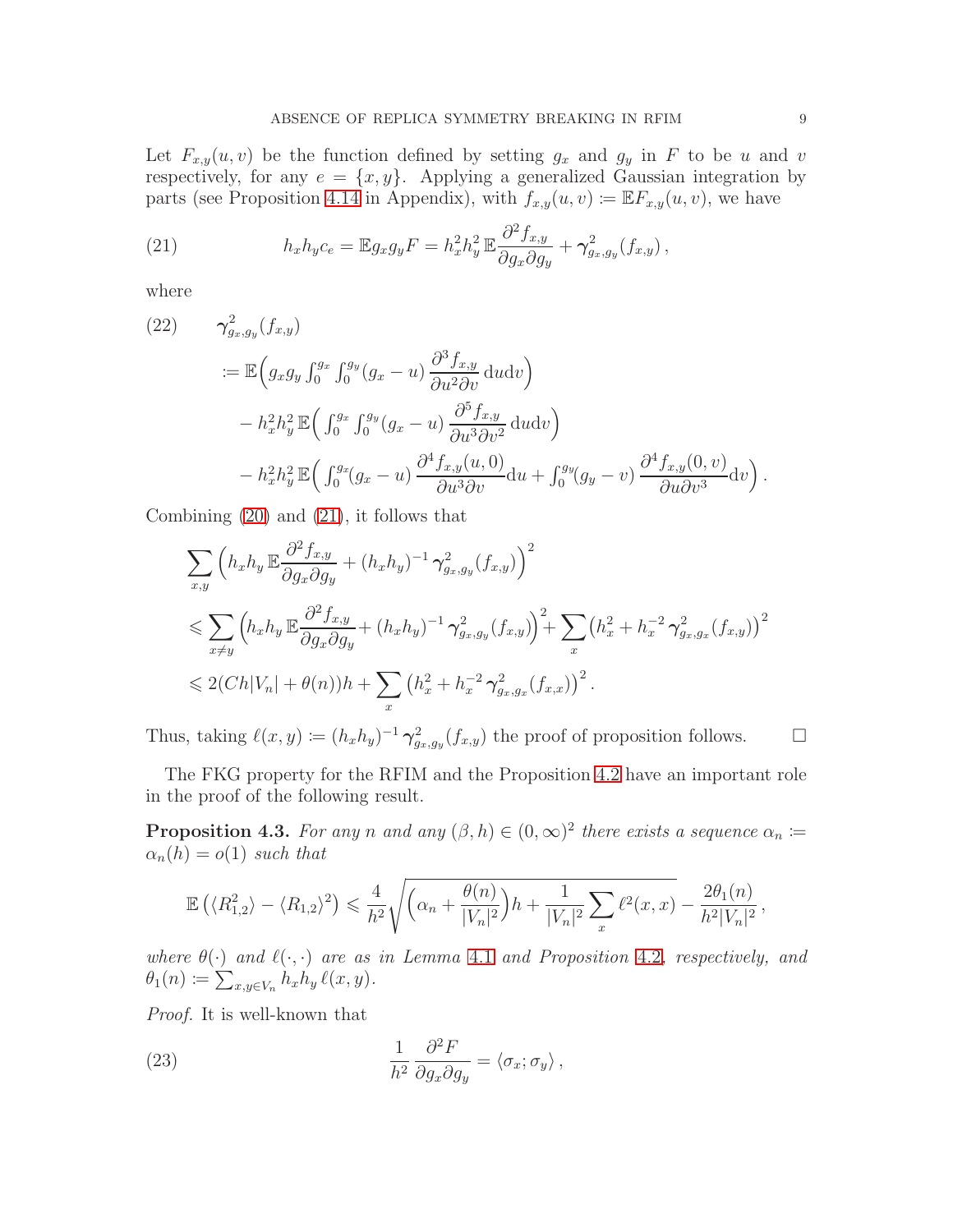where  $\langle \sigma_x; \sigma_y \rangle$  is the truncated two-point correlation. By FKG inequality,  $\mathbb{E}\langle \sigma_x; \sigma_y \rangle \geq$ 0 for each  $x, y$ . Then,

$$
\mathbb{E}\left(\langle R_{1,2}^2\rangle - \langle R_{1,2}\rangle^2\right) = \frac{1}{|V_n|^2} \sum_{x,y} h_x^2 h_y^2 \mathbb{E}\langle\sigma_x;\sigma_y\rangle(\langle\sigma_x\sigma_y\rangle + \langle\sigma_x\rangle\langle\sigma_y\rangle))
$$
  

$$
\leq \frac{2}{h^2 |V_n|^2} \sum_{x,y} h_x^2 h_y^2 \mathbb{E}\frac{\partial^2 F}{\partial g_x \partial g_y},
$$

where in the inequality we use [\(23\)](#page-8-1) and the upper bound  $\langle \sigma_x \sigma_y \rangle + \langle \sigma_x \rangle \langle \sigma_y \rangle \leq 2$ . Seeing that  $|h_x| \leq 1$  for all x, by the Cauchy-Schwarz inequality the right-hand side term of the above inequality is at most

$$
\frac{2}{h^2|V_n|^2} \left( \sqrt{\sum_{x,y} h_x^2 h_y^2 \sum_{x,y} \left( h_x h_y \mathbb{E} \frac{\partial^2 F}{\partial g_x \partial g_y} + \ell(x,y) \right)^2} - \theta_1(n) \right),
$$

where  $\ell(x,y) = (h_x h_y)^{-1} \gamma_{g_x,g_y}^2(f_{x,y})$ . By Proposition [4.2](#page-7-2) and by Minkowski's Inequality, the expression of left side of above difference is at most

$$
\frac{4}{h^2} \sqrt{\left(\frac{Ch+h^{-1}}{|V_n|} + \frac{\theta(n)}{|V_n|^2}\right)h + \frac{1}{|V_n|^2} \sum_x \ell^2(x,x)}.
$$

Therefore, taking  $\alpha_n := (Ch + h^{-1})/|V_n|$ , the proof of proposition is complete.  $\Box$ 

**Remark 4.4.** As mentioned before, the following result was also proved in [\[5\]](#page-16-4), Example 3, in the case that the field strength  $h$  is a small perturbation with a decay ratio which similar but different from ours.

The inequality provided by Proposition [4.3](#page-8-2) will allow us the next key lemma.

<span id="page-9-0"></span>**Lemma 4.5.** For any  $(\beta, h) \in (0, \infty)^2$ ,

$$
\mathbb{E}\left(\langle R_{1,2}^2\rangle - \langle R_{1,2}\rangle^2\right) \Rightarrow 0.
$$

That is, in mean, the variance of the overlap  $R_{1,2}$ , with respect to the Gibbs measure [\(1\)](#page-2-3), converges to zero in the thermodynamic limit.

*Proof.* By Proposition [4.3](#page-8-2) it is enough to prove that  $\theta(n) = o(|V_n|^2)$ ,  $\theta_1(n) = o(|V_n|^2)$ and  $\sum_{x} \ell^2(x, x) = o(|V_n|^2)$ . That is,

<span id="page-9-1"></span>(24) 
$$
\frac{1}{|V_n|^2} \sum_x \left( h_x^{-2} \gamma_{g_x,g_x}^2(f_{x,x}) \right)^2 \; \to \; 0 \quad \text{and} \quad \frac{1}{|V_n|^2} \sum_{x,y} \gamma_{g_x,g_y}^2(f_{x,y}) \; \to \; 0 \; ,
$$

<span id="page-9-2"></span>(25) 
$$
\frac{1}{|V_n|^2} \int_0^1 \sum_x \left[ \frac{1}{\sqrt{s}} \gamma_{g_x}^2 (f_x) - \frac{1}{\sqrt{1-s}} \gamma_{g_x}^2 (f_x^*) \right] ds \to 0,
$$

where  $\gamma_{g_x,g_y}^2(f_{x,y})$  is as in [\(22\)](#page-8-3). Let us give the details for the convergences in [\(24\)](#page-9-1). The other case [\(25\)](#page-9-2) is analogous.

Since  $\frac{\partial^{i+j}F_{x,y}(u,v)}{\partial u^i \partial v^j}$  $\left|\frac{\partial F_{x,y}(u,v)}{\partial u^i \partial v^j}\right| \leqslant C_{ij}h^{i+j}$ , for some constant  $C_{ij} > 0$  depending on the indices  $i, j$ , it follows that

<span id="page-9-3"></span>(26) 
$$
\left| \int_0^{g_x} \int_0^{g_y} (g_x - u) \frac{\partial^5 f_{x,y}(u,v)}{\partial u^3 \partial v^2} du dv \right| \leq \frac{C_{32} h^5 h_x^2 |h_y|}{2} \zeta_x^2 |\zeta_y|
$$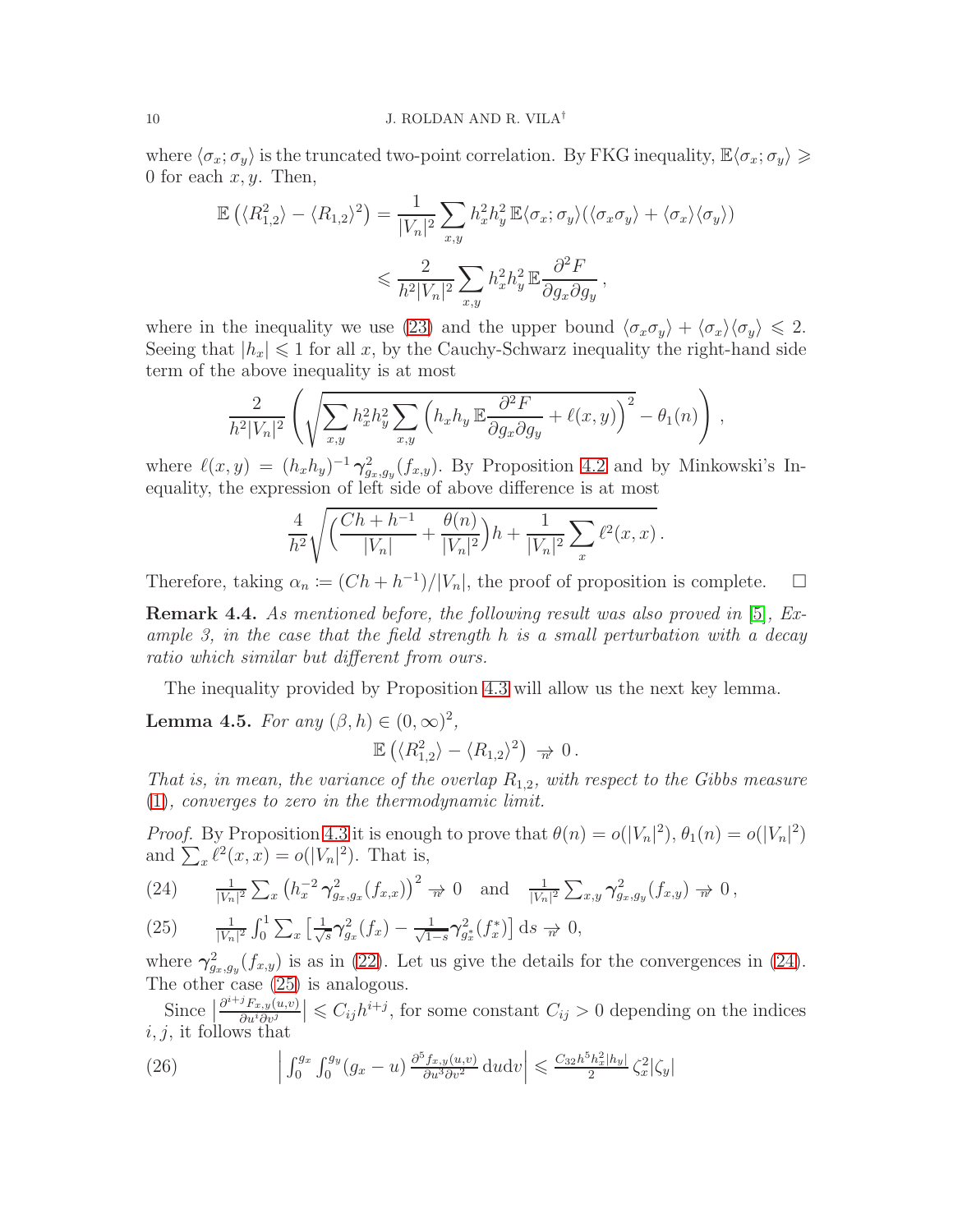and by Items  $(45)–(47)$  $(45)–(47)$  of Proposition [4.13,](#page-14-0) that

(27) 
$$
\left| g_x g_y \int_0^{g_x} \int_0^{g_y} (g_x - u) \frac{\partial^3 f_{x,y}(u,v)}{\partial u^2 \partial v} \, \mathrm{d}u \mathrm{d}v \right| \leq \frac{C_{21} h^3 |h_x|^3 h_y^2}{2} |\zeta_x|^3 \zeta_y^2,
$$

(28) 
$$
\left| \int_0^{g_x} (g_x - u) \frac{\partial^4 f_{x,y}(u,0)}{\partial u^3 \partial v} du \right| \leq \frac{C_{31} h^4 h_x^2}{2} \zeta_x^2,
$$

<span id="page-10-0"></span>(29) 
$$
\left| \int_0^{g_y} (g_y - v) \frac{\partial^4 f_{x,y}(0, v)}{\partial u \partial v^3} dv \right| \leqslant \frac{C_{13} h^4 h_y^2}{2} \zeta_y^2.
$$

Using the definition of  $\gamma_{g_x,g_y}^2(f_{x,y})$  in [\(22\)](#page-8-3) and taking  $x = y$  in the inequalities  $(26)–(29)$  $(26)–(29)$  $(26)–(29)$ , it follows that

$$
\limsup_{n \to \infty} \frac{1}{|V_n|^2} \sum_x \left( h_x^{-2} \gamma_{g_x, g_x}^2(f_{x,y}) \right)^2 \leq \lim_{n \to \infty} \frac{C}{|V_n|^2} \sum_x h_x^4 (\mathbb{E} |\zeta_x|^5)^2 = 0,
$$

where  $C := (C_{21} + C_{32}h^2 + C_{31}h + C_{13})^2h^6/4$ . The last equality follows from [\(4\)](#page-2-1) and of the assumption that the  $\zeta_x$ 's are identically distributed and satisfy  $\mathbb{E}|\zeta_x|^5 < \infty$ . Therefore, the limit of the left side of [\(24\)](#page-9-1) follows.

Similarly, using the definition of  $\gamma_{g_x,g_y}^2(f_{x,y})$  in [\(22\)](#page-8-3) and the inequalities [\(26\)](#page-9-3)–[\(29\)](#page-10-0), it is proved that

$$
\limsup_{n \to \infty} \frac{1}{|V_n|^2} \sum_{x,y} |\gamma^2_{g_x,g_y}(f_{x,y})| \leq \lim_{n \to \infty} \frac{\tilde{C}}{|V_n|^2} \sum_{x,y} h_x^2 h_y^2 (\mathbb{E}|\zeta_x|^3 + \mathbb{E}|\zeta_y| + 2) = 0,
$$

where  $C := \max\{C_{21}, C_{32}h^2, C_{31}h, C_{13}h\}h^3/2$ . Again, the last equality follows by hypothesis [\(4\)](#page-2-1) and of the assumption that the  $\zeta_x$ 's are identically distributed and satisfy  $\mathbb{E}|\zeta_x|^3 < \infty$ . Then the limit of the right side of [\(24\)](#page-9-1) is valid and the proof of lemma is complete.

The proof of Proposition [4.3](#page-8-2) plays an important role in the proof of the following result.

<span id="page-10-2"></span>**Proposition 4.6.** For any n and any  $(\beta, h) \in (0, \infty)^2$ ,

$$
\frac{1}{4h^2} \sum_{x,y \in V_n} h_x^2 h_y^2 \mathbb{E} \frac{\partial^4 F_n}{\partial g_x^2 \partial g_y^2} \leq 2|V_n| \sqrt{(\alpha_n |V_n|^2 + \theta(n))h + \sum_x \ell^2(x,x)} - \theta_1(n) ,
$$

with  $\alpha_n$  as in Proposition [4.3](#page-8-2),  $\theta(\cdot)$  as in Lemma [4.1](#page-6-3),  $\ell(\cdot, \cdot)$  as in Proposition [4.2](#page-7-2) and  $\theta_1(n) = \sum_{x,y \in V_n} h_x h_y \ell(x,y)$ .

Proof. As a sub-product of the proof of Proposition [4.3](#page-8-2) we have

<span id="page-10-1"></span>
$$
(30) \quad \sum_{x,y} h_x^2 h_y^2 \mathbb{E} \frac{\partial^2 F_n}{\partial g_x \partial g_y} \quad \leqslant \quad 2|V_n| \sqrt{(\alpha_n |V_n|^2 + \theta(n)) h + \sum_x \ell^2(x,x)} \ - \ \theta_1(n) \,,
$$

with  $\ell(x, y) = (h_x h_y)^{-1} \gamma_{g_x, g_y}^2(f_{x, y}).$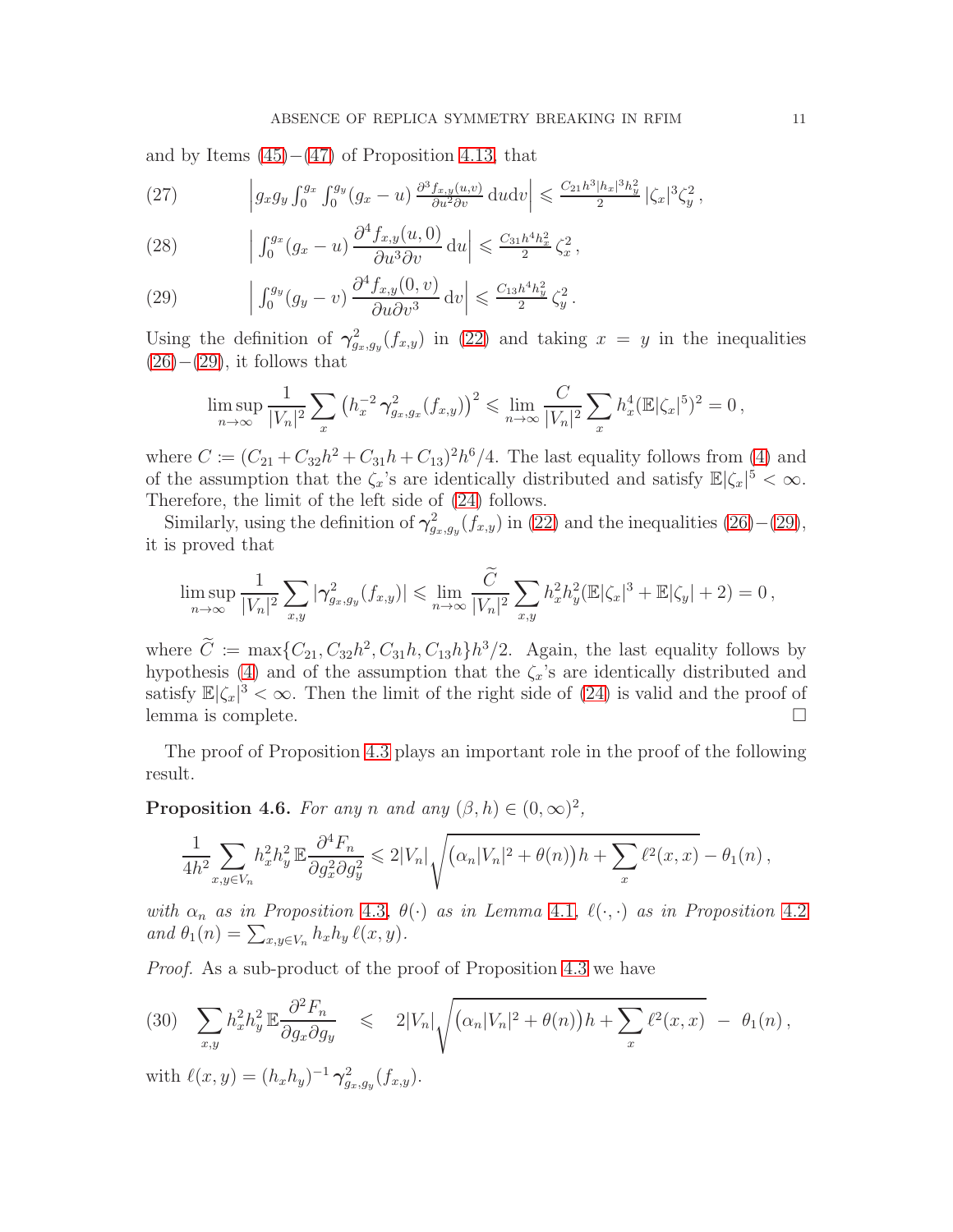On the other hand, we claim that

<span id="page-11-1"></span>(31) 
$$
\frac{\partial^4 F_n}{\partial g_x^2 \partial g_y^2} \leq 4h^2 \frac{\partial^2 F_n}{\partial g_x \partial g_y}.
$$

Indeed, a straightforward computation shows that  $\frac{\partial \langle \sigma_x; \sigma_y \rangle}{\partial g_x} = -2h \langle \sigma_x \rangle \langle \sigma_x; \sigma_y \rangle$ . Then, using the identity [\(23\)](#page-8-1), we have

$$
\frac{\partial^4 F_n}{\partial g_x^2 \partial g_y^2} = 4h^2 \left( \langle \sigma_x \rangle \langle \sigma_y \rangle - \frac{1}{2} \right) \frac{\partial^2 F_n}{\partial g_x \partial g_y}.
$$

Since  $\langle \sigma_x \rangle \leq 1$  for all x, and the derivative  $\frac{\partial^2 F_n}{\partial g_x \partial g}$  $\frac{\partial^2 F_n}{\partial g_x \partial g_y}$  is non-negative, the claim follows. Finally, combining [\(30\)](#page-10-1) and [\(31\)](#page-11-1) the proof of proposition follows.  $\Box$ 

Next, define

$$
\Delta_n = \Delta_n(\sigma) \coloneqq \frac{1}{|V_n|} \sum_{x \in V_n} g_x \sigma_x.
$$

That is,  $\Delta_n$  is the part of the energy due to the disorder.

**Remark 4.7.** Note that the absolute value of covariance between  $\Delta_n(\sigma^l)$  and  $\Delta_n(\sigma^s)$ doesn't grow faster than the absolute value of overlap  $R_{l,s}$  [\(7\)](#page-3-1) between two replicas  $\sigma^l,\ \sigma^s.$ 

Recall the set A defined in [\(10\)](#page-4-4). Let  $\mathcal{A}^c$  denote the complement of A in the cartesian plane.

<span id="page-11-2"></span>**Remark 4.8.** Since  $\langle \Delta_n \rangle = \frac{\partial \psi_n}{\partial h}$ ,  $\nu(\Delta_n) = \frac{\partial p_n}{\partial h}$ ,  $\text{Var}(F_n) \leq (Ch|V_n| + \theta(n))h$  ( see Lemma [4.1\)](#page-6-3) and  $p = \lim_{n \to \infty} p_n$  exists and is finite for all  $(\beta, h)$ , by convexity arguments of the function  $h \mapsto \psi_n(\beta, h)$  it follows that: for any  $(\beta, h) \in \mathcal{A}^c$ ,

$$
\nu(\Delta_n) \twoheadrightarrow \frac{\partial p}{\partial h}(\beta, h), \quad \mathbb{E}|\langle \Delta_n \rangle - \nu(\Delta_n)| \twoheadrightarrow 0.
$$

For more details see Lemma 2.7 in [\[15\]](#page-17-9).

<span id="page-11-0"></span>**Lemma 4.9.** For any  $(\beta, h) \in \mathcal{A}^c$ ,

$$
\nu(|\Delta_n-\nu(\Delta_n)|)\to 0.
$$

*Proof.* Let  $\langle \cdot \rangle_{g_x=u,g_y=v}$  be the Gibbs expectation defined by setting  $g_x$  and  $g_y$  in  $\langle \cdot \rangle$  to be u and v respectively, and  $F_{x,y}(u, v) := \langle \sigma_x, \sigma_y \rangle_{g_x=u, g_y=v}$ . A generalized Gaussian integration by parts (see Proposition [4.14](#page-15-0) in Appendix), with  $f_{x,y}^*(u, v) =$  $\mathbb{E} F_{x,y}^*(u,v)$ , gives

$$
\mathbb{E} g_x g_y f_{x,y}^* = h_x^2 h_y^2 \mathbb{E} \frac{\partial^2 f_{x,y}^*}{\partial g_x \partial g_y} + \gamma_{g_x, g_y}^2(f_{x,y}^*) ,
$$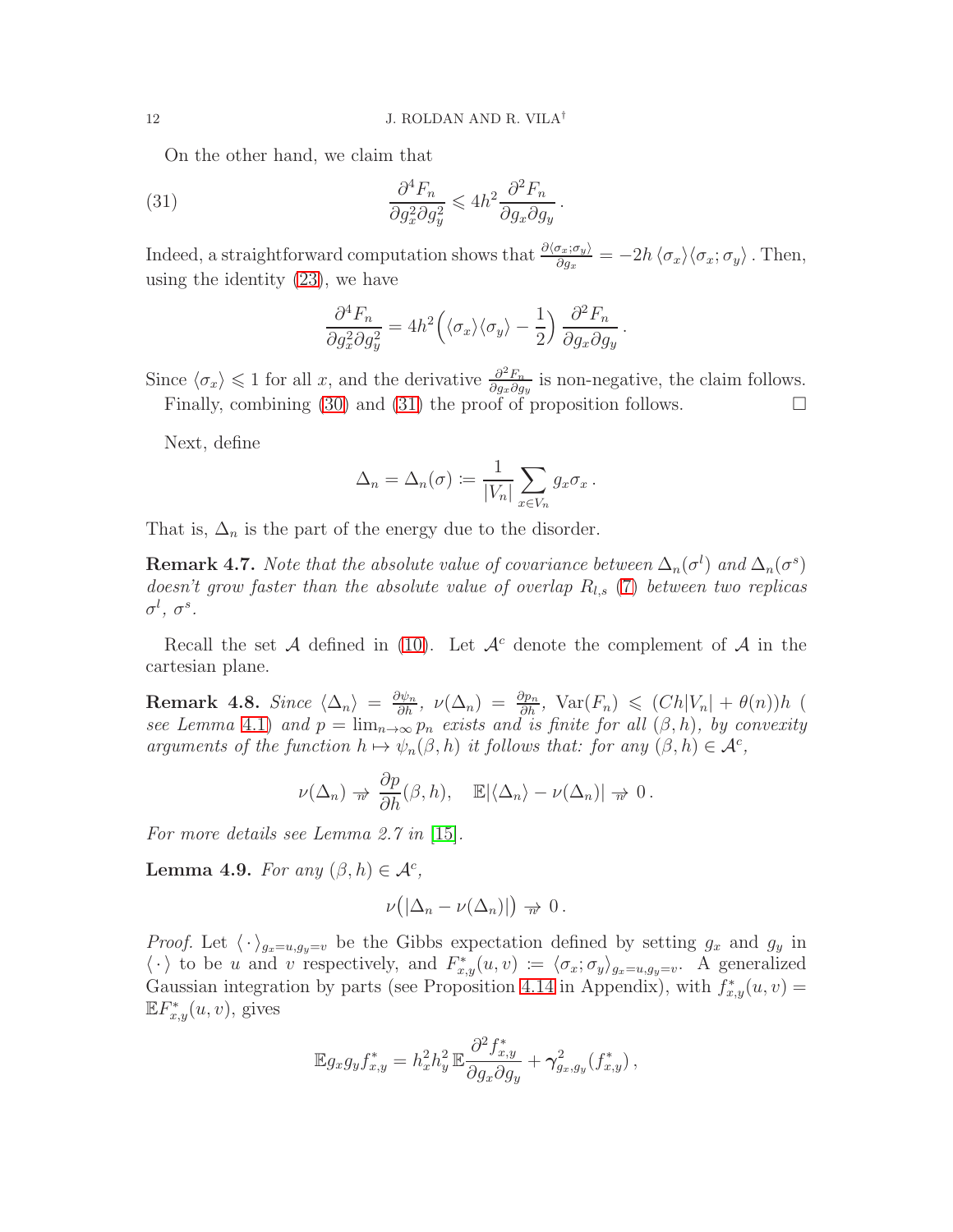where  $\gamma_{g_x,g_y}^2(f_{x,y}^*)$  is defined analogously as in [\(22\)](#page-8-3) with  $f_{x,y}^*$  instead  $f_{x,y}$ . Dividing this equality by  $|V_n|^2$  and summing over all  $x, y \in V_n$ , and using [\(23\)](#page-8-1), we obtain

<span id="page-12-0"></span>(32) 
$$
\mathbb{E}(\langle \Delta_n^2 \rangle - \langle \Delta_n \rangle^2) = \frac{1}{h^2 |V_n|^2} \sum_{x,y} \left( h_x^2 h_y^2 \mathbb{E} \frac{\partial^4 F_n}{\partial g_x^2 \partial g_y^2} + h^2 \gamma_{g_x, g_y}^2(f_{x,y}^*) \right).
$$

By Proposition [4.6,](#page-10-2) the expression [\(32\)](#page-12-0) is at most

$$
8\sqrt{\left(\alpha_n + \frac{\theta(n)}{|V_n|^2}\right)h + \frac{1}{|V_n|^2}\sum_x \ell^2(x,x)} - \frac{4\theta_1(n)}{|V_n|^2} + \frac{1}{|V_n|^2}\sum_{x,y} \gamma_{g_x,g_y}^2(f_{x,y}^*),
$$

where  $\ell(x, y) = (h_x h_y)^{-1} \gamma_{g_x, g_y}^2(F)$ . That is,

<span id="page-12-1"></span>
$$
(33) \mathbb{E}(\langle \Delta_n^2 \rangle - \langle \Delta_n \rangle^2)
$$
  
\$\leqslant 8 \sqrt{\left(\alpha\_n + \frac{\theta(n)}{|V\_n|^2}\right)h + \frac{1}{|V\_n|^2} \sum\_x \ell^2(x, x) - \frac{4\theta\_1(n)}{|V\_n|^2} + \frac{1}{|V\_n|^2} \sum\_{x,y} \gamma\_{g\_x, g\_y}^2(f\_{x,y}^\*)\$}.

Items [\(24\)](#page-9-1) and [\(25\)](#page-9-2) show that  $\theta(n) = o(|V_n|^2)$ ,  $\theta_1(n) = o(|V_n|^2)$  and  $\sum_{n} \ell^2(x, x)$  $= o(|V_n|^2)$ . Analogously to the proof of Items  $(24)-(25)$  $(24)-(25)$ , using Items  $(45)-(47)$  $(45)-(47)$  of Proposition [4.13](#page-14-0) in Appendix, it is verified that  $\sum_{x,y} \gamma_{g_x,g_y}^2(f_{x,y}^*) = o(|V_n|^2)$ . Therefore, since  $\alpha_n = o(1)$  (see Proposition [4.3\)](#page-8-2),  $\mathbb{E}(\langle \Delta_n^2 \rangle - \langle \Delta_n \rangle^2) = o(1)$ .

Combining [\(33\)](#page-12-1) with the inequality

$$
\nu(|\Delta_n-\langle\Delta_n\rangle|)\leqslant\sqrt{\mathbb{E}(\langle\Delta_n^2\rangle-\langle\Delta_n\rangle^2)},
$$

and after using the convergences mentioned above one finds that  $\nu(|\Delta_n - \langle \Delta_n \rangle|)$ converges to 0 as  $n \to \infty$ . Since  $(\beta, h) \in \mathcal{A}^c$ , the proof follows by Remark [4.8.](#page-11-2)  $\Box$ 

**Remark 4.10.** In [\[6\]](#page-17-21), [\[34\]](#page-18-9) and [\[33\]](#page-18-10), by using different techniques, the authors proved the following general result

$$
\nu\big(\big|\tfrac{H_n}{|V_n|}-\nu\big(\tfrac{H_n}{|V_n|}\big)\big|\big)\,\to\,0\,,
$$

where  $H_n$  is the Hamiltonian [\(2\)](#page-2-4) of the RFIM. Under an ergodic or mixing hypothesis a straightforward computation shows that this result implies our Lemma [4.9](#page-11-0).

**Remark 4.11.** Taking  $h_x = \pm 1$  and  $\zeta_x \sim N(0, 1)$  for all x, in Lemma [4.9](#page-11-0), we recovered the proof of Lemma 2.9 in [\[15\]](#page-17-9) using classic inequalities and the essential inequality [\(31\)](#page-11-1) instead of using the Hermite polynomials, as was done in Lemma 2.8 *of*  $|15|$ .

Take any integer  $m \geq 2$  and let  $\sigma^1, \ldots, \sigma^m, \sigma^{m+1}$  denote  $m+1$  spin configurations drawn independently from the Gibbs measure. Let  $R_{l,s}$  the overlap between  $\sigma^l$  and  $\sigma^s$  defined in [\(7\)](#page-3-1), with  $l, s = 1, \ldots, m+1$ . Let  $f : \mathbb{R}^{m(m-1)/2} \to [-1, 1]$  be a bounded measurable function of these overlaps that not change with  $n$ .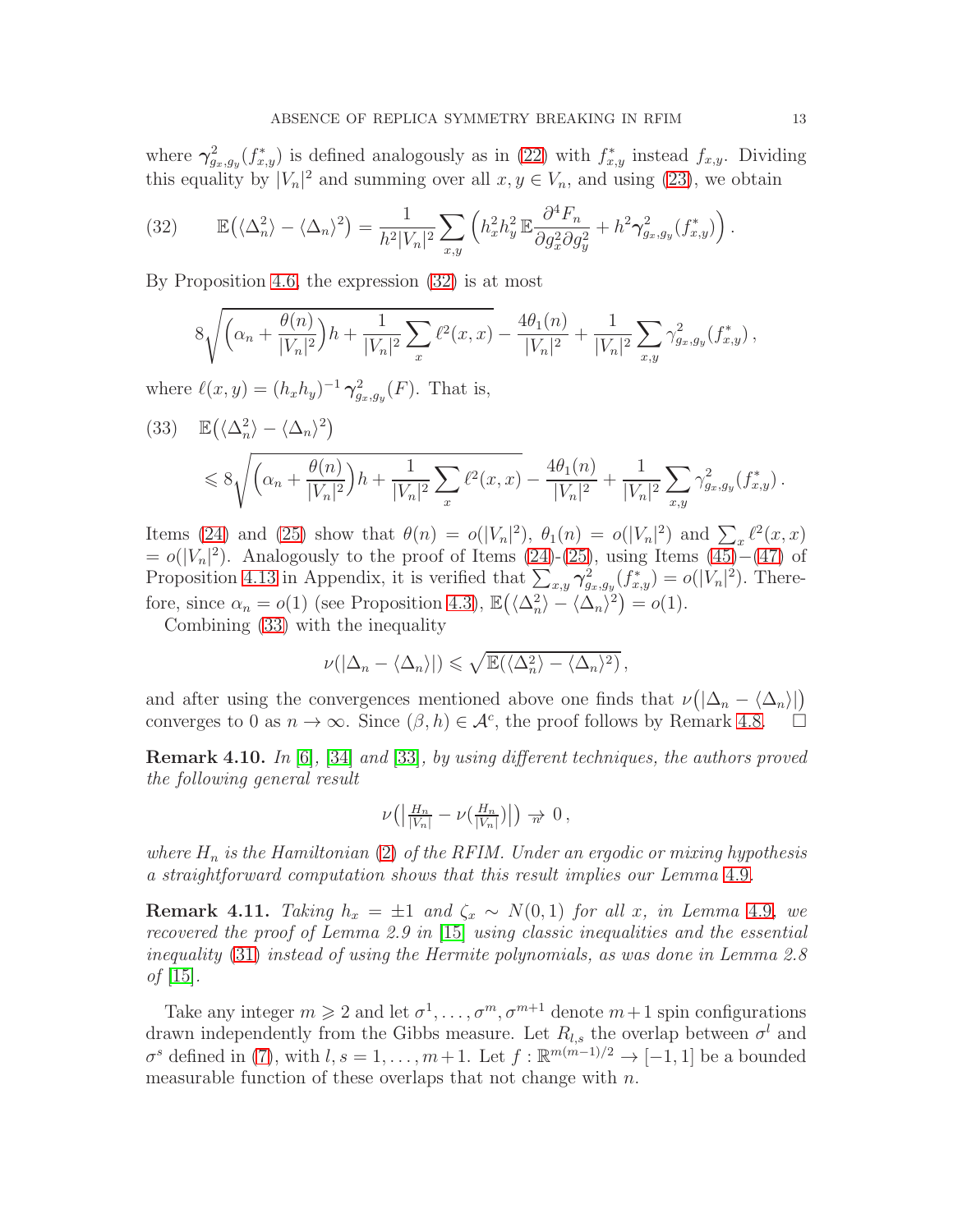<span id="page-13-0"></span>Lemma 4.12 (Ghirlanda-Guerra identities). Consider the RFIM defined by the Gibbs measure in [\(1\)](#page-2-3). Then, the identity [\(8\)](#page-3-2) is satisfied at almost all  $(\beta, h)$ . That is, if f is as above,

$$
\nu(fR_{1,m+1}) - \frac{1}{m}\nu(f)\nu(R_{1,2}) - \frac{1}{m}\sum_{s=2}^{m}\nu(fR_{1,s}) \to 0,
$$

for each  $(\beta, h)$  in  $\mathcal{A}^c$ .

*Proof.* Let  $\langle \cdot \rangle_{g_x=u}$  be the Gibbs expectation defined by setting  $g_x$  in  $\langle \cdot \rangle$  to be u and  $F_x(u) \coloneqq \langle \sigma_x^1 f \rangle_{g_x=u}$ . Using [\(6\)](#page-3-3), a straightforward calculus show that

<span id="page-13-1"></span>(34) 
$$
\frac{\partial^j F_x(u)}{\partial u^j} = h^j \left\langle \sigma_x^1 \cdot \left( \sum_{s=1}^m \sigma_x^s - m \sigma_x^{m+1} \right)^j f \right\rangle_{g_x = u}, \quad j = 1, 2, \dots
$$

A generalized Gaussian integration by parts (see Proposition [4.13](#page-14-0) in Appendix), with  $f_x(u) \coloneqq \mathbb{E} F_x(u)$ , gives

$$
\mathbb{E}g_x f_x - h_x^2 \mathbb{E} \frac{\mathrm{d}f_x}{\mathrm{d}g_x} = \gamma_{g_x}^2(f_x) ,
$$

where  $\gamma_{g_x}^2(f_x) = \mathbb{E}\left(g_x \int_0^{g_x} (g_x - u) \frac{d^2 f_x(u)}{du^2} du\right) - h_x^2 \mathbb{E}\left(\int_0^{g_x} (g_x - u) \frac{d^3 f_x(u)}{du^3} du\right)$ . Dividing the above equality by  $|V_n|$  and summing over all  $x \in V_n$ , and using [\(34\)](#page-13-1) with  $j = 1$ , we have

<span id="page-13-2"></span>(35) 
$$
\nu\big(\Delta_n(\sigma^1)f\big) - h\,\nu\bigg(\Big(\sum_{s=1}^m R_{1,s} - mR_{1,m+1}\Big)f\bigg) = \frac{1}{|V_n|}\sum_{x\in V_n} \gamma_{g_x}^2(f_x)\,.
$$

Since  $\left|\frac{\partial^j F_x(u)}{\partial u^j}\right|$  $\frac{F_x(u)}{\partial u^j}$   $\leq$   $(2mh)^j$   $||f||_{\infty}$ , it follows that  $\left| \int_0^{g_x} (g_x-u) \frac{d^3 f_x(u)}{du^3} du \right| \leq 4(mh)^3 ||f||_{\infty} h_x^2 \zeta_x^2$ and, by Item [\(43\)](#page-14-1) of Proposition [4.13,](#page-14-0) that

$$
\left| g_x \int_0^{g_x} (g_x - u) \frac{d^2 f_x(u)}{du^2} du \right| \leq 2(mh)^2 ||f||_{\infty} |h_x|^3 |\zeta_x|^3.
$$

Then,

$$
\limsup_{n\to\infty} \sup_{f} \left| \frac{1}{|V_n|} \sum_{x \in V_n} \gamma_{g_x}^2(F_x) \right|
$$
  
\$\leqslant \lim\_{n\to\infty} \frac{(1+mh)(2mh)^2 ||f||\_{\infty}}{|V\_n|} \sum\_{x \in V\_n} |h\_x|^3 \mathbb{E} |\zeta\_x|^3 = 0.

Here, the last equality follows from [\(4\)](#page-2-1) and of the assumption that the  $\zeta_x$ 's are identically distributed and satisfy  $\mathbb{E}|\zeta_x|^3 < \infty$ . Therefore, in [\(35\)](#page-13-2), follows that

<span id="page-13-3"></span>(36) 
$$
\limsup_{n\to\infty}\sup_{f}\left|\nu\left(\Delta_n(\sigma^1)f\right)-h\,\nu\bigg(\left(\sum_{s=1}^m R_{1,s}-mR_{1,m+1}\right)f\bigg)\right|=0.
$$

Since  $\nu(|\Delta_n - \nu(\Delta_n)|) \to 0$  for any  $(\beta, h) \in \mathcal{A}^c$  (see Lemma [4.9\)](#page-11-0), it is well-known (see e.g. [\[39\]](#page-18-3), Section 2.12) that [\(36\)](#page-13-3) is sufficient to guarantee the validity of the Ghirlanda-Guerra identities  $(8)$ . The proof of lemma is complete.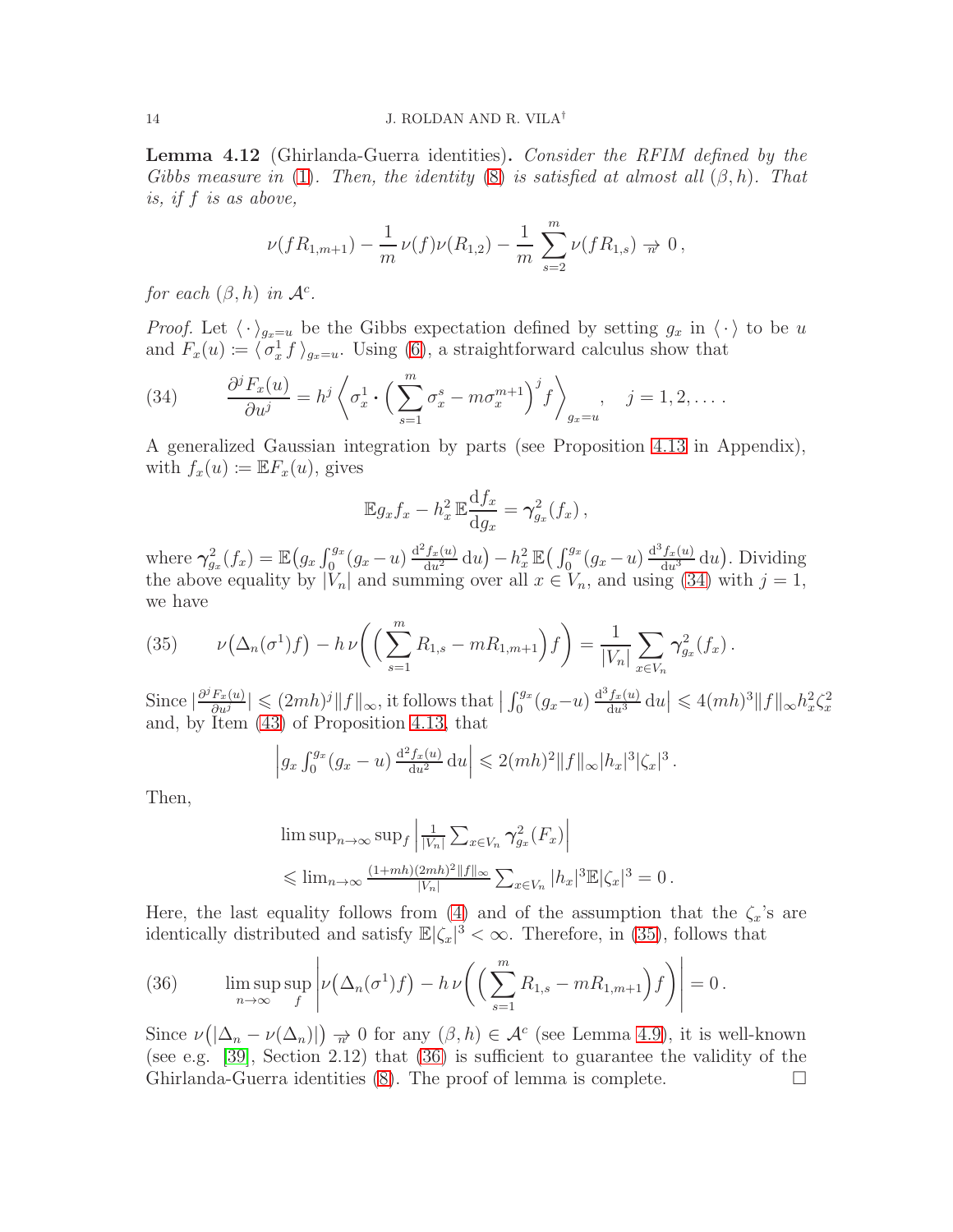Proof of Theorem [1](#page-4-1). The proof follows the same path as in [\[15\]](#page-17-9) and we present it for the sake of completeness. Let  $q_{\beta,h,n} \coloneqq \nu(R_{1,2})$ . Taking  $f = 1$  and  $m = 1$  in [\(35\)](#page-13-2) we obtain

<span id="page-14-5"></span>(37) 
$$
\nu(\Delta_n(\sigma^1)) = h(1 - q_{\beta,h,n}) + \frac{1}{|V_n|} \sum_x \gamma_{g_x}^2(f_x), \quad \frac{1}{|V_n|} \sum_x \gamma_{g_x}^2(f_x) \to 0.
$$

On the other hand, choosing  $m = 2$  and  $f = R_{1,2}$  in Lemma [4.12](#page-13-0) gives

<span id="page-14-2"></span>(38) 
$$
\nu(R_{1,2}R_{1,3}) - \frac{1}{2}q_{\beta,h,n}^2 - \frac{1}{2}\nu(R_{1,2}^2) \Rightarrow 0.
$$

Choosing  $m = 3$  and  $f = R_{2,3}$  gives

<span id="page-14-3"></span>(39) 
$$
\nu(R_{2,3}R_{1,4}) - \frac{1}{3}q_{\beta,h,n}^2 - \frac{1}{3}\sum_{s=2}^3 \nu(R_{2,3}R_{1,s}) \to 0.
$$

By symmetry between replicas,  $\nu(R_{2,3}R_{1,2}) = \nu(R_{2,3}R_{1,3}) = \nu(R_{1,2}R_{1,3})$ , then, we can multiply  $(38)$  by  $2/3$  and add to  $(39)$  to get

<span id="page-14-4"></span>(40) 
$$
\frac{2}{3} \left( \nu(R_{1,2}^2) - q_{\beta,h,n}^2 \right) - \mathbb{E} \left( \langle R_{1,2}^2 \rangle - \langle R_{2,3} R_{1,4} \rangle \right) \Rightarrow 0.
$$

Seeing that the sequence  $(\sigma^l)$  is an independent sequence under Gibbs' measure,  $\langle R_{2,3}R_{1,4}\rangle = \frac{1}{|V_n|}$  $\frac{1}{|V_n|^2}\sum_{x,y\in V_n}h_x^2h_y^2\langle\sigma_x^2\sigma_y^3\sigma_y^1\sigma_y^4\rangle = \langle R_{1,2}\rangle^2$ . Combining this with [\(40\)](#page-14-4) and after using Lemma [4.5](#page-9-0) we have  $\nu(R_{1,2}^2) - q_{\beta,h,n}^2 \to 0$ . Therefore,

<span id="page-14-6"></span>(41) 
$$
\nu\big((R_{1,2}-q_{\beta,h,n})^2\big)=\nu\big((R_{1,2}-\nu(R_{1,2}))^2\big)=\nu(R_{1,2}^2)-q_{\beta,h,n}^2\to 0.
$$

Note that by [\(37\)](#page-14-5) and by Remark [4.8,](#page-11-2)  $q_{\beta,h} := \lim_{n \to \infty} q_{\beta,h,n} = 1 - \frac{1}{h}$ h  $\frac{\partial p}{\partial h}(\beta, h)$  exists. Therefore, taking  $n \to \infty$  in the inequality

$$
\nu((R_{1,2}-q_{\beta,h})^2) \leq 2\nu((R_{1,2}-q_{\beta,h,n})^2) + 2(q_{\beta,h,n}-q_{\beta,h})^2
$$

and using  $(41)$ , the proof of Theorem [1](#page-4-1) follows.

## **APPENDIX**

The proof of the next result appears in Chen (2019) [\[17\]](#page-17-22), Proposition 6.1.

<span id="page-14-0"></span>Proposition 4.13. Let Y be a real-valued random variable with zero-mean and finite-variance  $\sigma^2$ , with  $\sigma > 0$ . For any function  $f : \mathbb{R} \to \mathbb{R}$  with a bounded continuous third-order derivative, we have

(42) 
$$
\mathbb{E}Yf(Y) = \sigma^2 \mathbb{E}f'(Y) + \gamma_Y^2(f),
$$

where

$$
\gamma_Y^2(f) := \mathbb{E}\left(Y \int_0^Y (Y - u) f''(u) \, \mathrm{d}u\right) - \sigma^2 \, \mathbb{E}\left(\int_0^Y (Y - u) f'''(u) \, \mathrm{d}u\right),
$$

with

<span id="page-14-1"></span>(43) 
$$
\left| Y \int_0^Y (Y - u) f''(u) \, \mathrm{d}u \right| \leqslant |Y| \int_0^{|Y|} \min \left\{ 2 \, \|f'\|_{\infty}, \|f''\|_{\infty} \, u \right\} \, \mathrm{d}u \, .
$$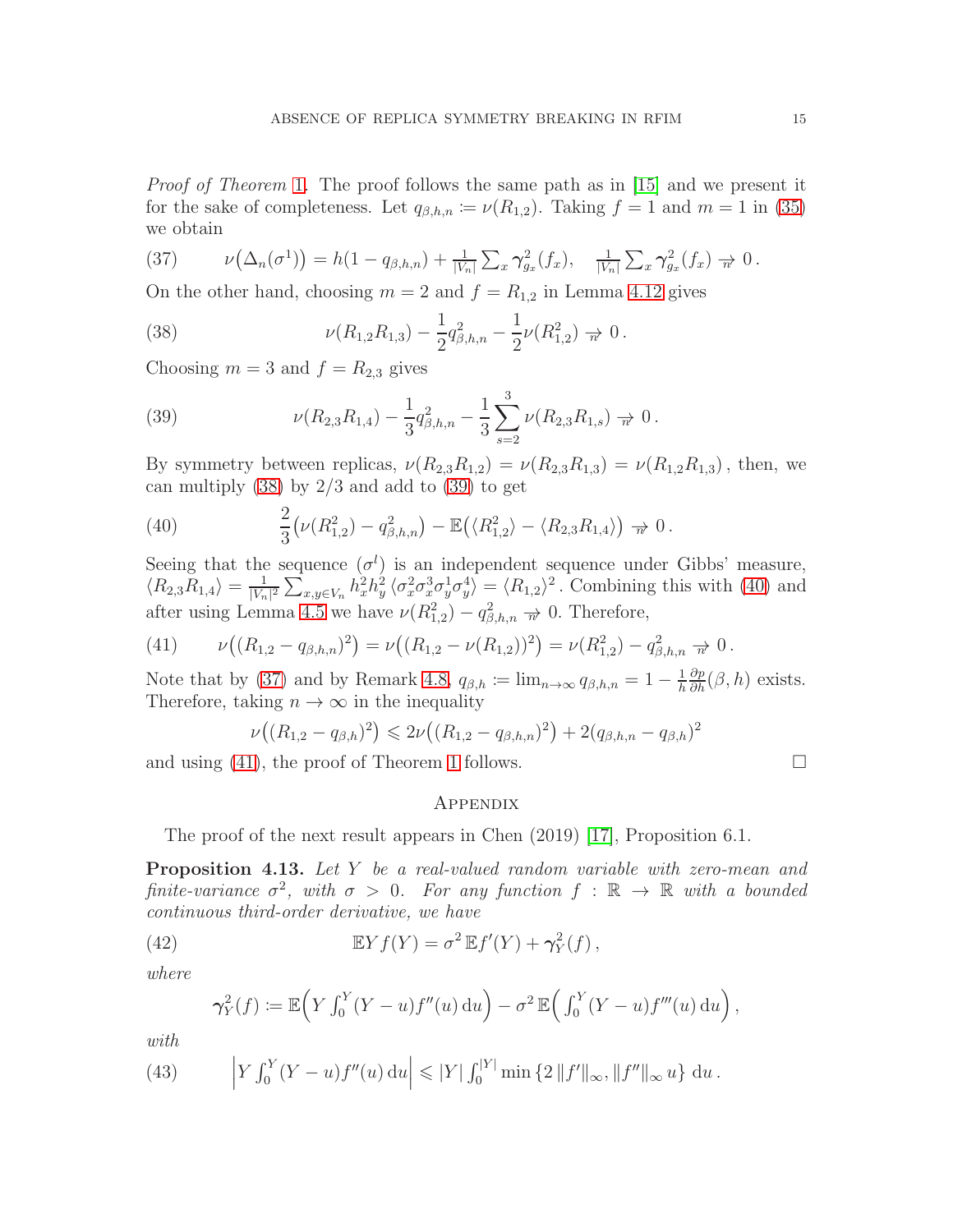The next result is new and can be seen as a generalization of Proposition [4.13](#page-14-0) for the bivariate case. In order to lighten the notation we will write  $\partial_{i,j}f$  to denote the partial derivative of order  $i$  and  $j$  for the first and second component respectively.

<span id="page-15-0"></span>**Proposition 4.14** (A generalized Gaussian integration by parts). Let X and Y be two independent real-valued random variables with zero-mean and finite-variances  $\sigma_X^2$  and  $\sigma_Y^2$  respectively, with  $\sigma_X$ ,  $\sigma_Y$  both positive. For any function  $f : \mathbb{R}^2 \to \mathbb{R}$ with a bounded continuous fifth-order derivative, we have

<span id="page-15-3"></span>(44) 
$$
\mathbb{E} XYf(X,Y) = \sigma_X^2 \sigma_Y^2 \mathbb{E} \partial_{1,1} f(X,Y) + \gamma_{X,Y}^2(f),
$$

where

$$
\gamma_{X,Y}^2(f) := \mathbb{E}\Big(XY \int_0^X \int_0^Y (X - u) \, \partial_{2,1} f(u, v) \, \mathrm{d}u \mathrm{d}v \Big) \n- \sigma_X^2 \sigma_Y^2 \mathbb{E}\Big(\int_0^X \int_0^Y (X - u) \, \partial_{3,2} f(u, v) \, \mathrm{d}u \mathrm{d}v \Big) \n- \sigma_X^2 \sigma_Y^2 \mathbb{E}\Big(\int_0^X (X - u) \partial_{3,1} f(u, 0) \, \mathrm{d}u + \int_0^Y (Y - v) \partial_{1,3} f(0, v) \, \mathrm{d}v \Big).
$$

Furthermore,

<span id="page-15-1"></span>(45) 
$$
\left| XY \int_0^X \int_0^Y (X - u) \, \partial_{2,1} f(u, v) \, \mathrm{d}u \mathrm{d}v \right| \leq |X||Y| \int_0^{|X|} \int_0^{|Y|} \min \left\{ 2 \, ||\partial_{1,1} f||_{\infty}, ||\partial_{2,1} f||_{\infty} u \right\} \mathrm{d}u \mathrm{d}v,
$$

<span id="page-15-4"></span>(46) 
$$
\left| \int_0^X (X - u) \, \partial_{3,1} f(u, 0) \, du \right| \leq \int_0^{|X|} \min \left\{ 2 \, || \partial_{2,1} f ||_{\infty} \, , || \partial_{3,1} f ||_{\infty} \, u \right\} \, du \, ,
$$

<span id="page-15-2"></span>(47) 
$$
\left| \int_0^Y (Y - v) \, \partial_{1,3} f(0, v) \, dv \right| \leq \int_0^{|Y|} \min \left\{ 2 \, ||\partial_{1,2} f||_{\infty} , ||\partial_{1,3} f||_{\infty} v \right\} dv.
$$

Proof. Taylor's Theorem for multivariate functions gives,

$$
XYf(X, Y)
$$
  
=  $XYf(0, 0) + X^2Y\partial_{1,0}f(0, 0) + XY^2\partial_{0,1}f(0, 0)$   
+  $\frac{X^3Y}{2}\partial_{2,0}f(0, 0) + \frac{XY^3}{2}\partial_{0,2}f(0, 0) + X^2Y^2\partial_{1,1}f(0, 0)$   
+  $XY \int_0^X \frac{(X-u)^2}{2} \partial_{3,0}f(u, 0) du + XY \int_0^Y \frac{(Y-v)^2}{2} \partial_{0,3}f(0, v) dv$   
+  $X^2Y \int_0^Y (Y-v) \partial_{1,2}f(0, v) dv + XY \int_0^X \int_0^Y (X-u) \partial_{2,1}f(u, v) du dv$   
+  $\sigma_X^2 \sigma_Y^2 \left( \partial_{1,1}f(X, Y) - \partial_{1,1}f(0, 0) - X \partial_{2,1}f(0, Y) - Y \partial_{1,2}f(0, 0) - \int_0^X (X-u) \partial_{3,1}f(u, 0) du - \int_0^Y (Y-v) \partial_{1,3}f(0, v) dv + R(X, Y) \right),$ 

where

$$
R(X,Y) := -\partial_{1,1}f(X,Y) + \partial_{1,1}f(0,0) + X\partial_{2,1}f(0,Y) + Y\partial_{1,2}f(0,0)
$$
  
+ 
$$
\int_0^X (X-u)\,\partial_{3,1}f(u,0)\,\mathrm{d}u + \int_0^Y (Y-v)\,\partial_{1,3}f(0,v)\,\mathrm{d}v.
$$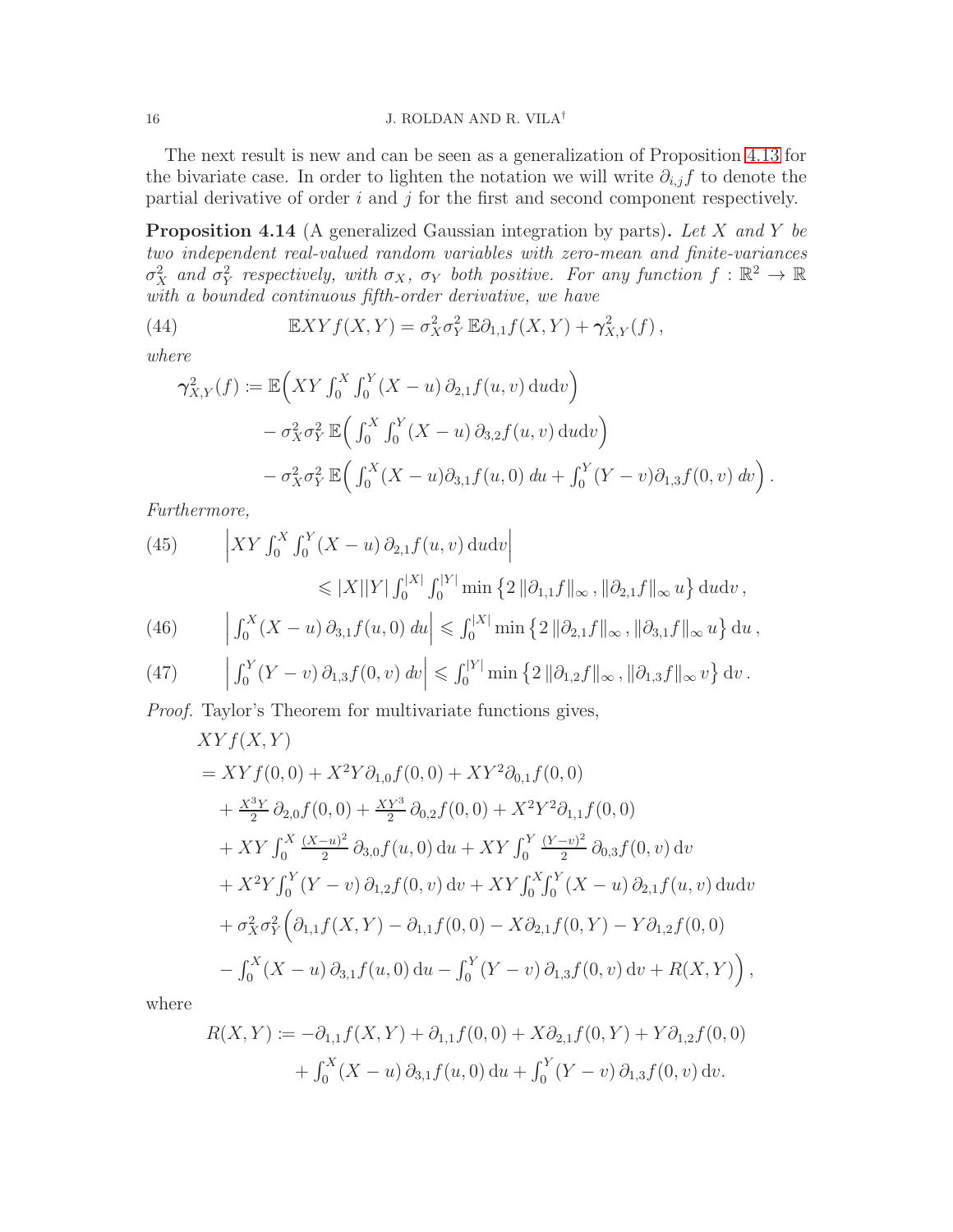A simple observation shows that

<span id="page-16-5"></span>(48) 
$$
R(X,Y) = \int_0^X (X - u) (\partial_{3,1} f(u, Y) - \partial_{3,1} f(u, 0)) du
$$

$$
= - \int_0^X \int_0^Y (X - u) \partial_{3,2} f(u, v) du dv.
$$

Since X, Y are independent random variables,  $\mathbb{E}X = \mathbb{E}Y = 0$  and  $\mathbb{E}X^2 = \sigma_X^2$ ,  $\mathbb{E}Y^2 = \sigma_Y^2$ , one finds that

$$
\mathbb{E}XYf(X,Y)
$$
  
=  $\sigma_X^2 \sigma_Y^2 \mathbb{E} \partial_{1,1} f(X,Y) + \sigma_X^2 \sigma_Y^2 \mathbb{E} R(X,Y)$   
+  $\mathbb{E}\Big(XY \int_0^X \int_0^Y (X-u) \partial_{2,1} f(u,v) du dv\Big)$   
-  $\sigma_X^2 \sigma_Y^2 \mathbb{E}\Big(\int_0^X (X-u) \partial_{3,1} f(u,0) du + \int_0^Y (Y-v) \partial_{1,3} f(0,v) dv\Big).$ 

Then, using [\(48\)](#page-16-5) the proof of [\(44\)](#page-15-3) follows. On the other hand, the Items [\(45\)](#page-15-1), [\(46\)](#page-15-4) and [\(47\)](#page-15-2) follow by combining each of the following identities

$$
\int_0^X \int_0^Y (X - u) \, \partial_{2,1} f(u, v) \, \mathrm{d}u \mathrm{d}v = \int_0^X \int_0^Y \left( \partial_{1,1} f(u, v) - \partial_{1,1} f(0, v) \right) \mathrm{d}u \mathrm{d}v,
$$
\n
$$
\int_0^X (X - u) \, \partial_{3,1} f(u, 0) \, \mathrm{d}u = \int_0^X \left( \partial_{2,1} f(u, 0) - \partial_{2,1} f(0, 0) \right) \mathrm{d}u,
$$
\n
$$
\int_0^Y (Y - v) \, \partial_{1,3} f(0, v) \, \mathrm{d}v = \int_0^Y \left( \partial_{1,2} f(0, v) - \partial_{1,2} f(0, 0) \right) \mathrm{d}v,
$$

with the Mean-Value Theorem.

### **ACKNOWLEDGEMENTS**

It is a pleasure to thank R. Bissacot, S. Chatterjee, L. Cioletti, and L. R. Fontes for fruitful discussions, questions, references and helpful suggestions personally and by email, on earlier versions of this manuscript. This study was financed in part by the Coordenação de Aperfeiçoamento de Pessoal de Nível Superior - Brasil (CAPES) - Finance Code 001. Jamer Roldan was supported by CNPq.

### **REFERENCES**

- <span id="page-16-3"></span>[1] Michael Aizenman and Pierluigi Contucci, On the stability of the quenched state in mean-field spin-glass models, Journal of Statistical Physics 92 (1998), 765–783.
- <span id="page-16-2"></span>[2] Michael Aizenman and Ron Peled, A power-law upper bound on the correlations in the 2d random field Ising model, Preprint, arXiv:1808.08351 (2018).
- <span id="page-16-0"></span>[3] Michael Aizenman and Jan Wehr, Rounding of first-order phase transitions in systems with quenched disorder, Physical Review Letters 62 (1989), 2503–2506.
- <span id="page-16-1"></span>[4]  $\Box$ , Rounding effects of quenched randomness on first-order phase transitions, Communications in Mathematical Physics 130 (1990), 489–528.
- <span id="page-16-4"></span>[5] Antonio C Auffinger and Wei Kuo Chen, Universality of chaos and ultrametricity in mixed p-spin models, Communications on Pure and Applied Mathematics 69 (2016), no. 11, 2107– 2130.

 $\Box$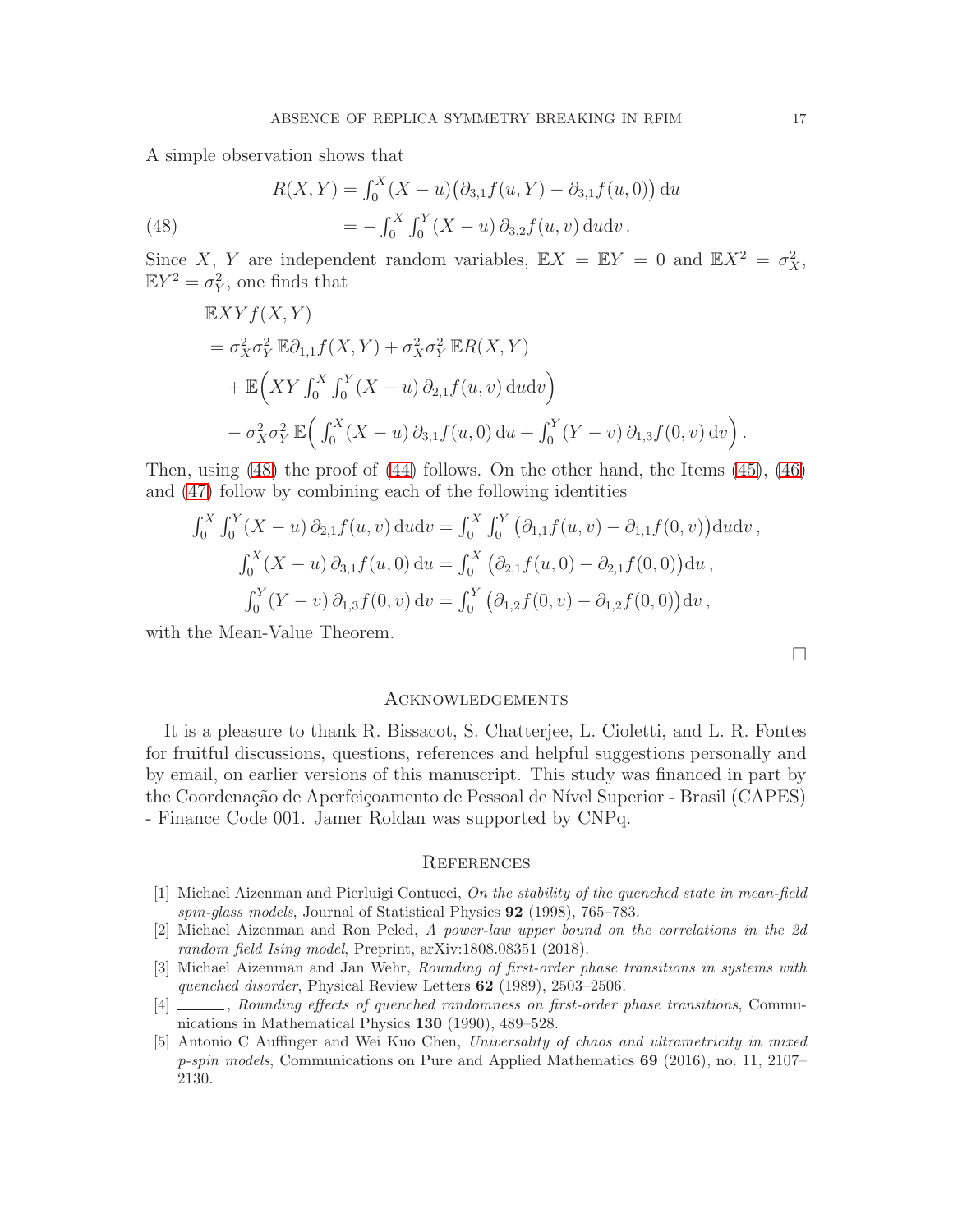- <span id="page-17-21"></span><span id="page-17-1"></span>[6]  $\Box$ , On concentration properties of disordered hamiltonians, Proceedings of the American Mathematical Society 146 (2018), 1807–1815.
- <span id="page-17-15"></span>[7] D. P. Belanger, A. R. King, and V. Jaccarino, *Random-field critical behavior of a*  $d=3$  *Ising* system: Neutron scattering studies of  $fe_{0.6}zn_{0.4}f_2$ , Phys. Rev. B 31 (1985), 4538-4547.
- [8] Rodrigo Bissacot, Marzio Cassandro, Leandro Cioletti, and Errico Presutti, Phase transitions in ferromagnetic Ising models with spatially dependent magnetic fields, Communications in Mathematical Physics 337 (2015), no. 1, 41–53.
- <span id="page-17-16"></span>[9] Rodrigo Bissacot, Eric Ossami Endo, and Aernout C.D. van Enter, Stability of the phase transition of critical-field Ising model on cayley trees under inhomogeneous external fields, Stochastic Processes and their Applications  $127$  (2017), no. 12, 4126 – 4138.
- <span id="page-17-4"></span>[10] Jean Bricmont and Antti Kupiainen, Lower critical dimension for the random field Ising model, Physical Review Letters 59 (1987), 1829–1832.
- <span id="page-17-5"></span>[11]  $\_\_\_\_\_$ , Phase transition in the 3d random field Ising model, Communications in Mathematical Physics 116 (1988), 539–572.
- <span id="page-17-6"></span>[12] Federico Camia, Jianping Jiang, and Charles M. Newman, A note on exponential decay in the random field Ising model, Preprint, arXiv:1804.01428 (2018).
- <span id="page-17-11"></span>[13] Tommaso Castellani and Andrea Cavagna, Spin-glass theory for pedestrians, Journal of Statistical Mechanics: Theory and Experiment 2005 (2005), P05012.
- <span id="page-17-18"></span>[14] Sourav Chatterjee, The Ghirlanda-Guerra identities without averaging, arXiv preprint arXiv:0911.4520 (2009).
- <span id="page-17-9"></span>[15] , Absence of replica symmetry breaking in the random field Ising model, Communications in Mathematical Physics 337 (2015), 93–102.
- <span id="page-17-7"></span>[16] , On the decay of correlations in the random field Ising model, Communications in Mathematical Physics  $362$  (2018), 1–15.
- <span id="page-17-22"></span>[17] Yu-Ting Chen, Universality of Ghirlanda-Guerra identities and spin distributions in mixed  $p$ -spin models, Ann. Inst. H. Poincaré Probab. Statist. 55 (2019), no. 1, 528–550.
- <span id="page-17-17"></span>[18] Leandro Cioletti and Roberto Vila, Graphical representations for Ising and potts models in general external fields, Journal of Statistical Physics 162 (2016), no. 1, 81–122.
- <span id="page-17-10"></span>[19] Samuel Frederick Edwards and Phil W. Anderson, Theory of spin glasses, Journal of Physics F: Metal Physics 5 (1975), 965.
- <span id="page-17-19"></span>[20] Cees M. Fortuin, Pieter W. Kasteleyn, and Jean Ginibre, Correlation inequalities on some partially ordered sets, Communications in Mathematical Physics 22 (1971), 89–103.
- <span id="page-17-12"></span>[21] Stefano Ghirlanda and Francesco Guerra, General properties of overlap probability distributions in disordered spin systems. towards parisi ultrametricity, Journal of Physics A: Mathematical and General 31 (1998), 9149–9155.
- <span id="page-17-2"></span>[22] John Z. Imbrie, Lower critical dimension of the random field Ising model, Physical Review Letters 53 (1984), 1747–1750.
- <span id="page-17-3"></span>[23]  $\_\_\_\_\$ ne ground state of the three-dimensional random field Ising model, Communications in Mathematical Physics 98 (1985), 145–176.
- <span id="page-17-0"></span>[24] Yoseph Imry and Shang-keng Ma, Random-field instability of the ordered state of continuous symmetry, Physical Review Letters 35 (1975), 1399.
- <span id="page-17-8"></span>[25] C. Itoi, Absence of replica symmetry breaking in the transverse and longitudinal random field Ising model, Journal of Statistical Physics 170 (2018), no. 4, 684–699.
- <span id="page-17-20"></span>[26] C. Itoi and Y. Utsunomiya, No replica symmetry breaking phase in random field Ginzburg-Landau model, arXiv.org/abs/1907.07329 (2019).
- <span id="page-17-14"></span>[27] F. Krzakala, F Ricci-Tersenghi, D. Sherrington, and L. Zdeborová, No spin glass phase in the ferromagnetic random-field random-temperature scalar Ginzburg-Landau model, Journal of Physics A: Mathematical and Theoretical 44 (2011), no. 4, 042003.
- <span id="page-17-13"></span>[28] F. Krzakala, F. Ricci-Tersenghi, and L. Zdeborová, Elusive spin-glass phase in the random field Ising model, Phys. Rev. Lett. 104 (2010), 207208.